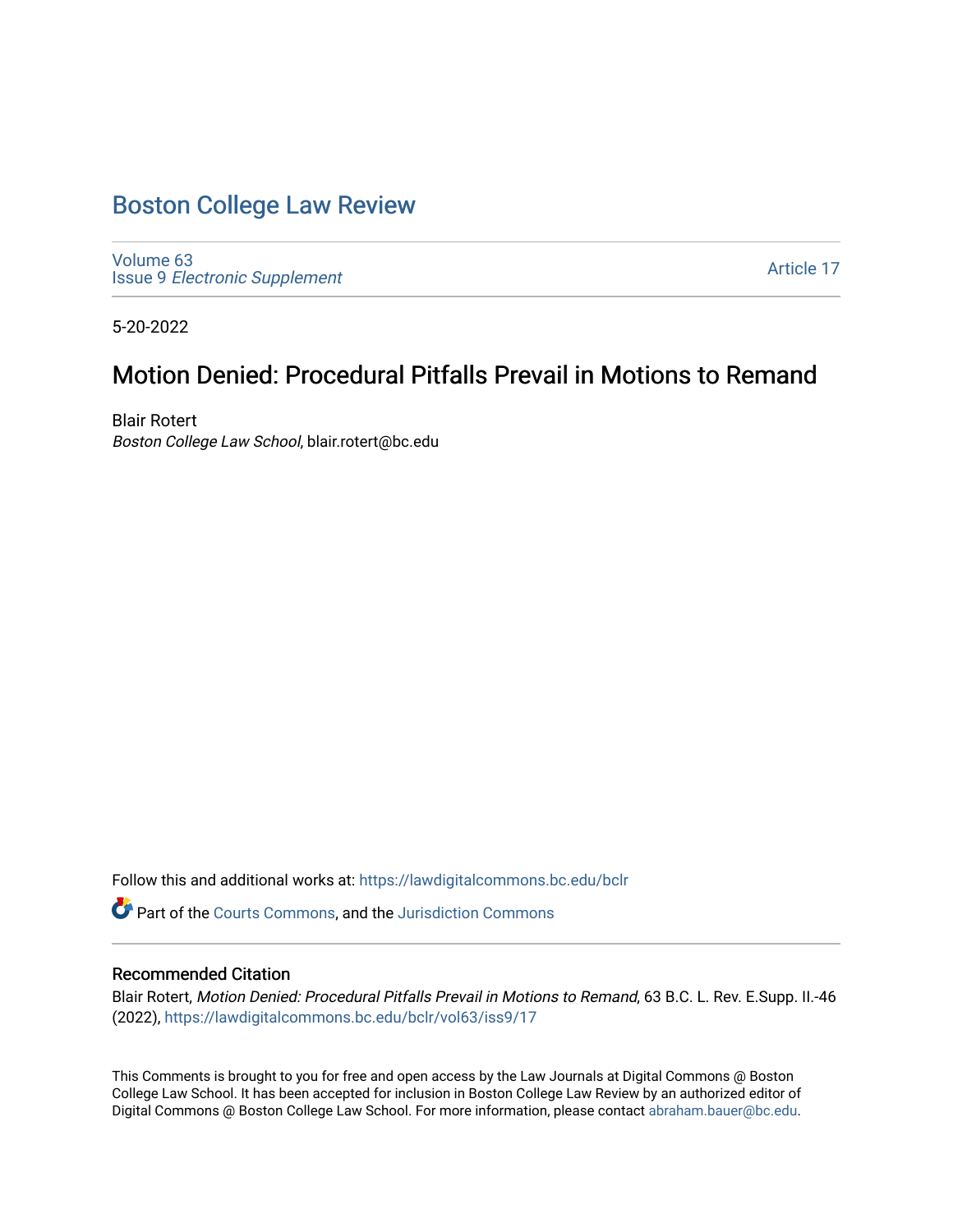# **MOTION DENIED: PROCEDURAL PITFALLS PREVAIL IN MOTIONS TO REMAND**

**Abstract:** On May 6, 2021, in *Shipley v. Helping Hands Therapy*, the U.S. Court of Appeals for the Eleventh Circuit held that non-jurisdictional remands must be based on timely motions to remand that assert procedural defects. This holding revisited a split between the U.S. Court of Appeals for the Ninth and Fifth Circuits regarding the proper interpretation of 28 U.S.C. § 1447(c)'s non-jurisdictional remand provision. The Ninth Circuit—much like the Eleventh Circuit but with different reasoning—found that both the raising of the procedural defect and the motion to remand must be timely, whereas the Fifth Circuit held that only the motion to remand must be timely. This Comment argues that the Eleventh Circuit's approach is preferable because it better employs canons of statutory interpretation and arrives at a conclusion that is supported by legislative intent.

### <span id="page-1-0"></span>**INTRODUCTION**

One of the most significant considerations for litigants in the United States is the forum in which their case is adjudicated.<sup>[1](#page-1-1)</sup> In particular, whether a case is heard in federal or state court can have far-reaching implications for plaintiffs and defendants alike.[2](#page-1-2)As such, litigants fiercely contest removal and remand efforts, seeking to use the appropriate statutes for their own benefit.<sup>[3](#page-1-3)</sup>

<span id="page-1-1"></span><sup>&</sup>lt;sup>1</sup> See Debra Lyn Bassett, *The Forum Game*, 84 N.C. L. REV. 333, 344 (2006) (characterizing choosing the forum best suited to a case as critical to "vigorous and effective representation"); Paul Rosenthal, *Improper Joinder: Confronting Plaintiffs' Attempts to Destroy Federal Subject Matter Jurisdiction*, 59 AM. U. L. REV. 49, 55 (2009) (describing forum selection as perhaps "the most important strategic decision" made by litigants).

<span id="page-1-2"></span><sup>2</sup> *See* Kevin M. Clermont & Theodore Eisenberg, *Do Case Outcomes Really Reveal Anything About the Legal System? Win Rates and Removal Jurisdiction*, 83 CORNELL L. REV. 581, 581, 599 (1998) (noting that removal influences a case's outcome, in particular a plaintiff's likelihood of success, because it "shift[s] the biases, inconveniences, court quality, and procedural law" in a defendant's favor); E. Farish Percy, *The Tedford Equitable Exception Permitting Removal of Diversity Cases After One Year: A Welcome Development or the Opening of Pandora's Box?*, 63 BAYLOR L. REV. 146, 148 (2011) (describing how the "high stakes" of whether a case is heard in state or federal court leads litigants to attempt to "manipulate" statutory removal requirements). Removal, which is authorized in 28 U.S.C. § 1441, empowers a defendant to transfer a case from state to federal court when, among other situations, a federal court has original or diversity jurisdiction. 28 U.S.C. §§ 1441(a), 1441(b).

<span id="page-1-3"></span><sup>3</sup> *See* E. Farish Percy, *Inefficient Litigation Over Forum: The Unintended Consequences of the JVCA's "Bad Faith" Exception to the Bar on Removal of Diversity Cases After One Year*, 71 OKLA. L. REV. 595, 602 (2019) (quoting Michael W. Lewis, *Comedy or Tragedy: The Tale of Diversity Jurisdiction Removal and the One-Year Bar*, 62 SMU L. REV. 201, 206 (2009)) (referring to removal and remand as among "the most hotly contested procedural issues" in modern civil litigation); Percy, *supra* not[e 2,](#page-1-0) at 148 (detailing how forum selection's importance leads parties to construe removal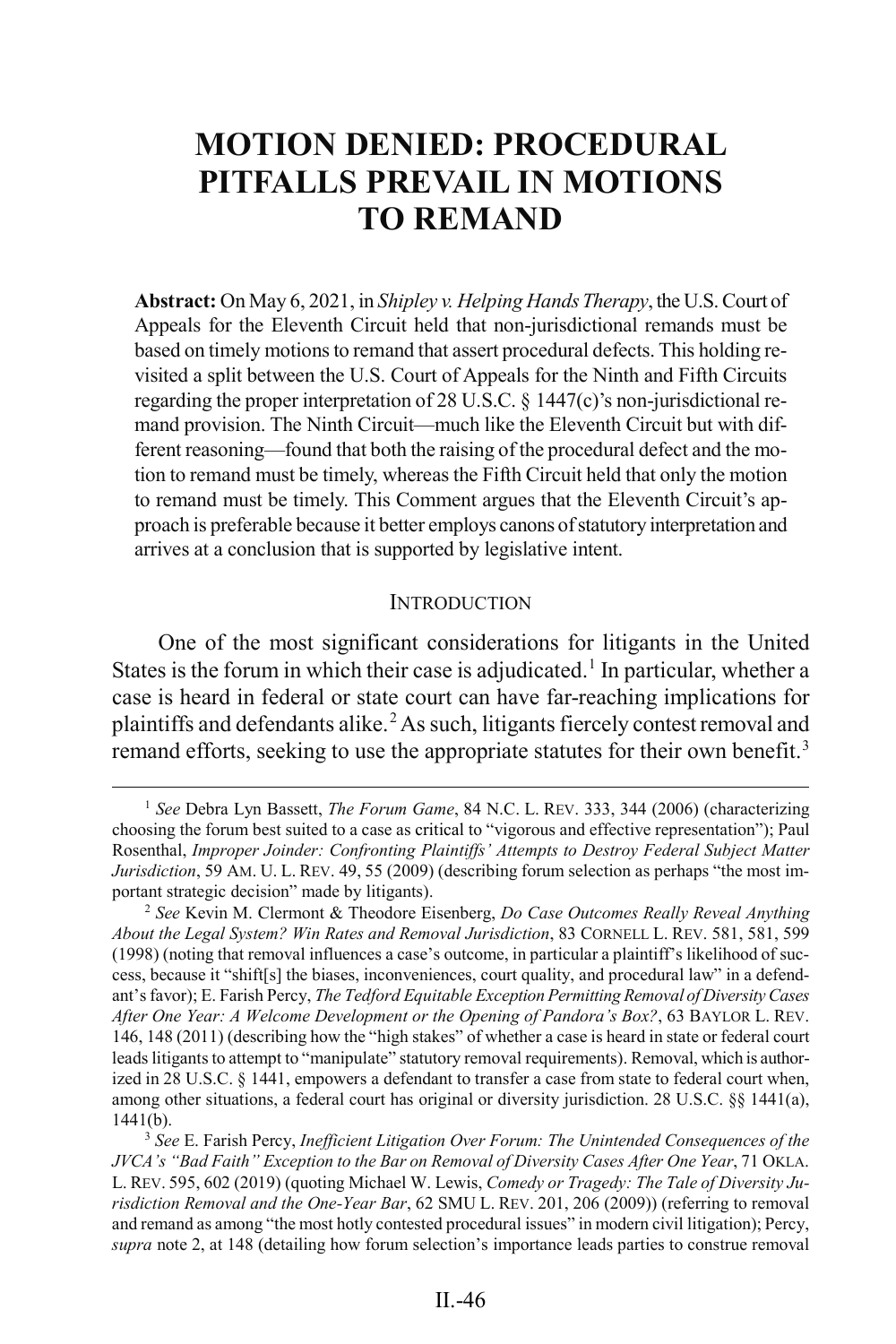Accordingly, a dispute between federal circuit courts over how to interpret 28 U.S.C. § 1447(c)'s non-jurisdictional remand requirements could significantly impact plaintiffs' ability to return to state court, where their chances of success may be greater.<sup>[4](#page-2-1)</sup>

Part I of this Comment provides an overview of the constitutional, statutory, and common law provisions in place when the U.S. Court of Appeals for the Eleventh Circuit entered the debate over non-jurisdictional remand requirements.[5](#page-2-2) Part II discusses the U.S. Court of Appeals for the Ninth, Fifth, and Eleventh Circuits' differing approaches to  $\S$  1447(c)'s meaning.<sup>[6](#page-2-3)</sup> Finally, Part III argues that the Eleventh Circuit's interpretation of  $\S$  1447(c) is more compelling than the Ninth and Fifth Circuits' interpretations because it more appropriately conducts statutory interpretation and its conclusion aligns with congressional intent.[7](#page-2-4)

## <span id="page-2-0"></span>I. THE LEGAL AND FACTUAL BACKDROP OF *SHIPLEY V. HELPING HANDS THERAPY*

In 2021, in *Shipley v. Helping Hands Therapy*, the U.S. Court of Appeals for the Eleventh Circuit assessed whether a timely motion to remand suffices when the procedural removal defect permitting remand is untimely raised, making it the third federal circuit court to address this issue.<sup>[8](#page-2-5)</sup> Section A of this Part describes the constitutional, statutory, and common law landscape of re-

requirements in their favor). Remand, which is authorized by 28 U.S.C. § 1447, allows plaintiffs to return a case to state court when there is a jurisdictional or non-jurisdictional removal defect. 28 U.S.C. § 1447(c).

<span id="page-2-1"></span><sup>4</sup> 28 U.S.C. § 1447(c); *see* Clermont & Eisenberg, *supra* not[e 2,](#page-1-0) at 581, 593–95 (contrasting the 34% success rate of plaintiffs in removed diversity cases with the 71% success rate of plaintiffs in original diversity cases and arguing that original diversity case data effectively approximates state case data); *infra* not[e 8](#page-2-0) and accompanying text (describing the conflicting holdings of the Ninth, Fifth, and Eleventh Circuits concerning the correct interpretation of  $\S$  1447(c)).

<sup>5</sup> *See infra* note[s 8–](#page-2-0)[37](#page-8-0) and accompanying text.

<sup>6</sup> *See infra* note[s 38](#page-8-1)[–66](#page-12-0) and accompanying text.

<sup>7</sup> *See infra* notes [67](#page-12-1)[–77](#page-15-0) and accompanying text.

<span id="page-2-5"></span><span id="page-2-4"></span><span id="page-2-3"></span><span id="page-2-2"></span><sup>8</sup> *See* Shipley v. Helping Hands Therapy (*Shipley III*), 996 F.3d 1157, 1160–61 (11th Cir. 2021), *cert. denied*, 142 S. Ct. 861 (2022) (holding remand improper under § 1447(c), despite a timely motion, because the plaintiff raised the procedural defect in removal through a reply more than thirty days after removal and, thus, forfeited the defect); BEPCO, L.P. v. Santa Fe Mins., Inc., 675 F.3d 466, 471 (5th Cir. 2012) (holding that a remand based on a procedural defect raised in a reply more than thirty days after removal complied with  $\S$  1447(c) because the plaintiff timely filed the underlying motion to remand); N. Cal. Dist. Council of Laborers v. Pittsburg-Des Moines Steel Co., 69 F.3d 1034, 1038 (9th Cir. 1995) (vacating a remand order even though the motion to remand was timely filed within thirty days because the remand relied upon on a procedural defect that was untimely raised in a reply); *see also Motion to Remand*, BLACK'S LAW DICTIONARY (11th ed. 2019) (defining a motion to remand as a request to return a case removed to federal court back to state court due to lack of jurisdiction or procedural defects in removal)*.*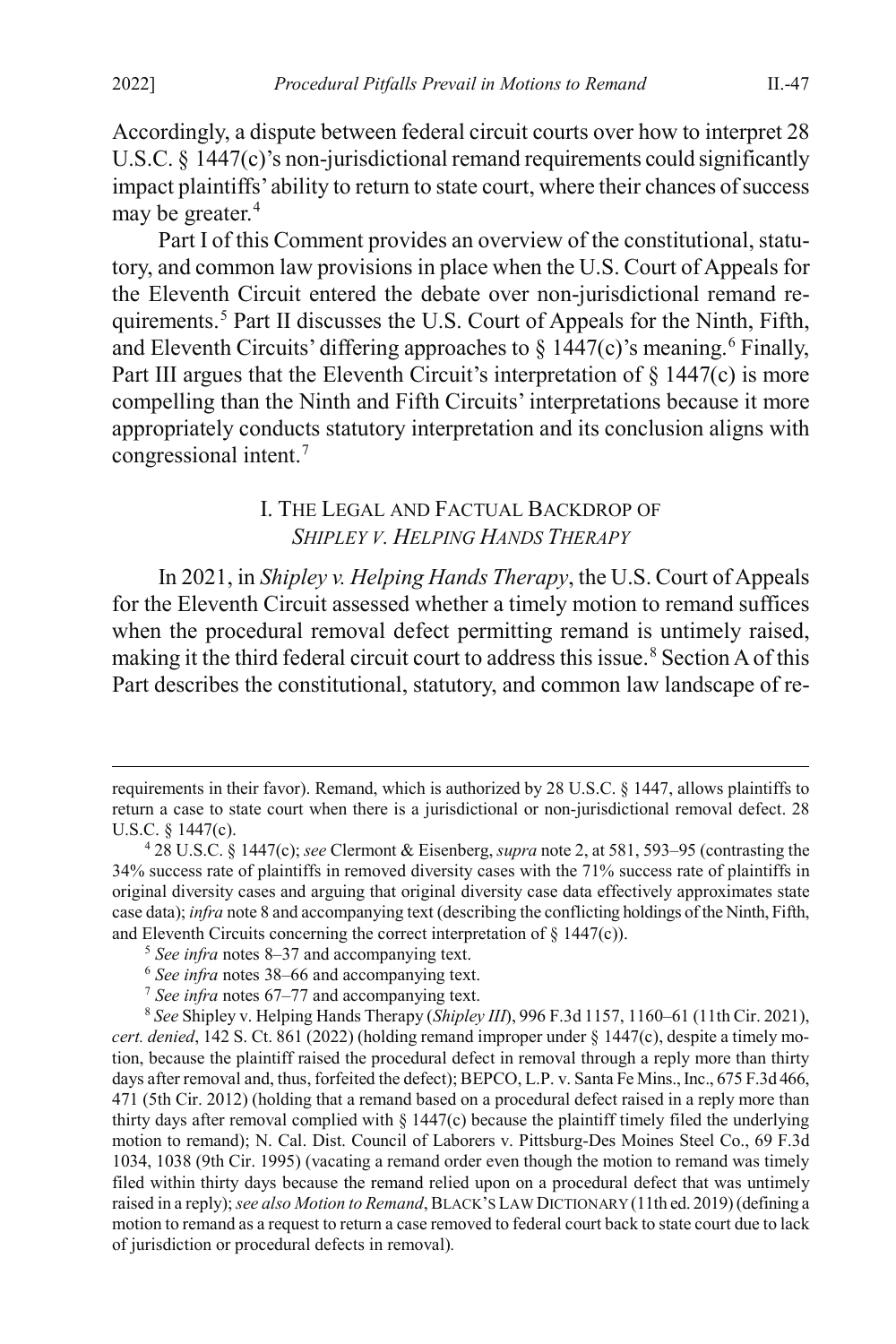moval and remand when the Eleventh Circuit decided this case.<sup>[9](#page-3-3)</sup> Section B discusses the factual and procedural history of *Shipley*. [10](#page-3-4)

## <span id="page-3-2"></span><span id="page-3-1"></span><span id="page-3-0"></span>*A. The Jurisprudence of Removal and Remand*

Out of concern that state courts would favor home state litigants, the Founding Fathers and early Congresses of the United States provided federal courts with diversity jurisdiction.<sup>[11](#page-3-5)</sup> Additionally, Congress empowered out-of-state defendants to remove litigation from state court to federal court.<sup>[12](#page-3-6)</sup> That being said, Congress and federal courts have hardly forsaken plaintiffs, who histor-ically possess the right of forum selection.<sup>[13](#page-3-7)</sup> In fact, Congress enacted limitations on removal and provided plaintiffs with the ability to remand[.14](#page-3-8) Likewise, feder-al courts generally operate with a presumption toward remand.<sup>[15](#page-3-9)</sup>

<span id="page-3-6"></span>Haiber, *supra* not[e 11,](#page-3-0) at 618 (describing removal as carrying out diversity jurisdiction and ensuring fairness for litigants (citing Martin v. Hunter's Lessee, 14 U.S. (1 Wheat.) 304, 348–49 (1816)).

<span id="page-3-7"></span><sup>13</sup> *See* Haiber, *supra* not[e 11,](#page-3-0) at 627, 630–32, 637–38 (characterizing federal judicial holdings that curtail removal as prioritizing plaintiffs' forum selection rights); *infra* note[s 14](#page-3-1)[–15](#page-3-2) and accompanying text (detailing statutory limits on removal and federal courts' treatment of removal).

<span id="page-3-8"></span><sup>14</sup> *See* 28 U.S.C. § 1446(b) (requiring defendants to file for removal within thirty days of receiving a removable initial pleading or within thirty days of receiving papers indicating that a case has become removable); *id.* § 1446(c) (prohibiting the removal of a case that later becomes removable under diversity jurisdiction more than one year after the case's filing unless the plaintiff operated in bad faith); *id.* § 1447(c) (authorizing remand when a federal court lacks jurisdiction or there is a nonjurisdictional defect); *id.* § 1447(d) (providing that outside of a few exceptions remand orders are unreviewable); *see also* Haiber, *supra* not[e 11,](#page-3-0) at 630 (citing Shamrock Oil & Gas Corp. v. Sheets, 313 U.S. 100, 106–09 (1941)) (holding that congressional legislation and intent demonstrated a preference for restricting federal jurisdiction and removal); 16 MOORE'S FEDERAL PRACTICE—CIVIL, § 107.140(3)(a)(iii) (Matthew Bender 3d ed. 2022) (describing the one-year removal limit as reflecting Congress's desire to curb diversity jurisdiction).

<span id="page-3-9"></span><sup>15</sup> *See* Haiber, *supra* not[e 11,](#page-3-0) at 631–32, 636–37 (describing federal courts' philosophy towards removal as based on a strict construction of removal statutes that favors limiting removal and resolves doubts through remand); Thomas R. Hrdlick, *Appellate Review of Remand Orders in Removed Cases: Are They Losing a Certain Appeal?*, 82 MARQ. L.REV. 535, 535–36 (1999) (describing how removal decisions must closely adhere to the statutory language and how doubts must be resolved against removal); MOORE'S FEDERAL PRACTICE—CIVIL, *supra* not[e 14,](#page-3-1) § 107.140(3)(a)(i)(C) (citing Bosky v. Kroger Texas, LP., 288 F.3d 208, 211 (5th Cir. 2002)) (referencing that removal statutes should be "strictly construed against removal and for remand").

 <sup>9</sup> *See infra* note[s 11](#page-3-0)[–25](#page-5-0) and accompanying text.

<sup>10</sup> *See infra* note[s 26–](#page-6-0)[37](#page-8-0) and accompanying text.

<span id="page-3-5"></span><span id="page-3-4"></span><span id="page-3-3"></span><sup>11</sup> U.S. CONST. art. III, § 2; *see* 28 U.S.C. § 1332(a)(1) (providing district courts with diversity jurisdiction over civil actions between citizens of different states and which involve an amount in controversy of more than \$75,000); Dodge v. Woolsey, 59 U.S. (18 How.) 331, 354 (1856) (rationalizing diversity jurisdiction as a way of ensuring diverse litigants have confidence in the U.S. legal system's fairness); Bank of the U.S. v. Deveaux, 9 U.S. (5 Cranch) 61, 87 (1809) (linking the creation of federal courts and diversity jurisdiction in the Constitution to concerns about state court prejudice against non-resident defendants); Scott R. Haiber, *Removing the Bias Against Removal*, 53 CATH. U. L. REV. 609, 613–16 (2004) (detailing how some of the Founding Fathers' concerns about "actual or perceived local prejudice" by state courts led to the creation of federal courts and diversity jurisdiction).<br><sup>12</sup> *See* 28 U.S.C. § 1441 (authorizing removal of certain lawsuits from state to federal court);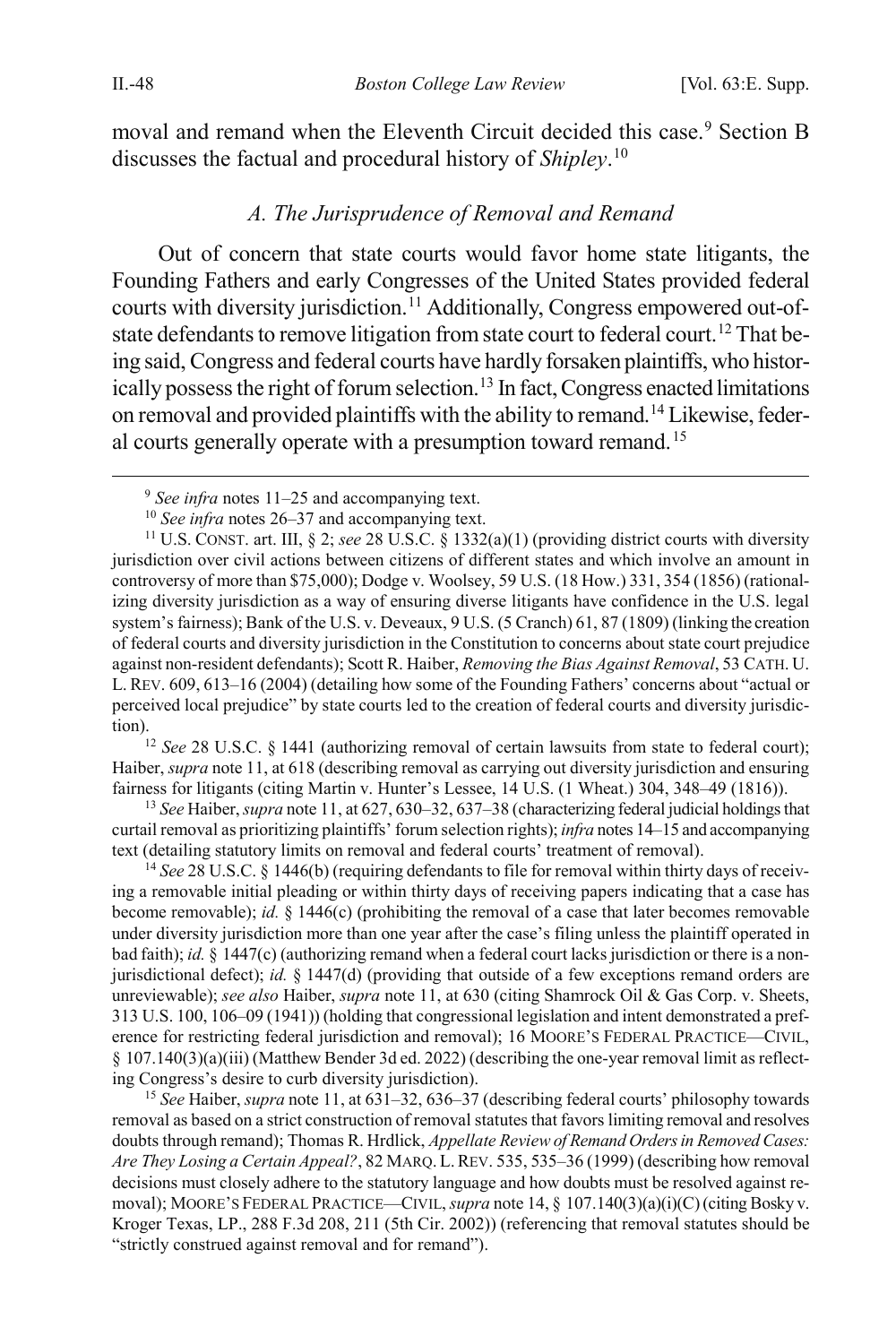<span id="page-4-6"></span>Title 28 of the U.S. Code § 1447(c) provides that a case can be remanded back to state court in two instances—when the federal court does not possess subject matter jurisdiction and when there is a non-jurisdictional removal de-fect.<sup>[16](#page-4-0)</sup> Although jurisdictional remand can occur until final judgement,  $\S$  1447(c) limits remand due to a non-jurisdictional defect to within thirty days after removal.[17](#page-4-1) This time restriction reflects Congress's view that forum disputes need to be settled as early on in the litigation as possible.[18](#page-4-2) Moreover, most circuit courts agree that remands based on non-jurisdictional defects must be initiated through a motion by one of the parties rather than by the court.<sup>[19](#page-4-3)</sup> Thus, when a party does not file a motion to remand within thirty days of re-moval, the party forfeits any non-jurisdictional removal defects.<sup>[20](#page-4-4)</sup>

The intertwined legal landscapes of removal and remand are further implicated—and restricted—by defendants' general inability to appeal a remand order under 28 U.S.C. § 1447(d).<sup>[21](#page-4-5)</sup> Notably, however, in 1976, in *Thermtron* 

<span id="page-4-2"></span><sup>18</sup> *See* MOORE'S FEDERAL PRACTICE—CIVIL, *supra* not[e 14,](#page-3-1) § 107.151(1)(d)(i) (linking the thirty-day limit for a motion to remand where there is a non-jurisdictional defect to Congress's desire to quickly resolve any "forum selection battle").

<span id="page-4-3"></span><sup>19</sup> See id. at (1)(a)(ii) (referencing decisions by the Second, Third, Fourth, Fifth, Sixth, Seventh, Ninth, and Eleventh Circuits holding that a federal court cannot remand a case *sua sponte* on the basis of a non-jurisdictional defect); *see also Sua Sponte*, BLACK'S LAW DICTIONARY, *supra* not[e 8](#page-2-0) (defining *sua sponte* as action taken by a court "without prompting" or "on its own motion").

<span id="page-4-4"></span><sup>20</sup> *See* MOORE'S FEDERAL PRACTICE—CIVIL, *supra* not[e 14,](#page-3-1) §§ 107.151(1)(a)(ii), (d)(i) (describing how the inability of a court to remand a case *sua sponte* for non-jurisdictional defects means that a plaintiff's failure to file a motion to remand results in losing the right to assert any non-jurisdictional defects); *Forfeiture*, BLACK'S LAW DICTIONARY, *supra* not[e 8](#page-2-0) (defining forfeiture as the "loss of a right" through "neglect"). Although the breadth of non-jurisdictional defects is unclear, it certainly encompasses procedural defects in removal, such as untimeliness. *See* 28 U.S.C. § 1447(c) (describing a non-jurisdictional defect as a "defect other than lack of subject matter jurisdiction"); Hrdlick, *supra* note [15,](#page-3-2) at 561–65, 572–73, 576–78 (outlining how previous statutory phraseology of, legislative intent behind, and case law developments concerning the phrase "any defect other than lack of subject matter jurisdiction" indicate a reference to procedural defects in removal (quoting 28 U.S.C. § 1447(c))); 1 MOORE'S MANUAL—FEDERAL PRACTICE AND PROCEDURE, § 8.80(2)(b) (Matthew Bender 2022) ("[A] defect in removal procedure refers to any defect that concerns any issue other than the issue of whether the case could originally have been filed in federal district court, and the term includes all non-jurisdictional defects existing at the time of removal."); *see also* Things Remembered v. Petrarca, 516 U.S. 124, 128 (1995) (identifying untimely removal as "precisely the type of removal defect contemplated by § 1447(c)"); *In re* Uniroyal Goodrich Tire Co., 104 F.3d 322, 324 (11th Cir. 1997) (deeming untimeliness of removal a procedural rather than jurisdictional defect); Maniar v. FDIC, 979 F.2d 782, 784 (9th Cir. 1992) (same); FDIC. v. Loyd, 955 F.2d 316, 320 (5th Cir. 1992) (same).

<span id="page-4-5"></span><sup>21</sup> *See* 28 U.S.C. § 1447(d) (restricting review of remand orders to cases that were removed under 28 U.S.C. §§ 1442 and 1443).

<span id="page-4-7"></span> <sup>16</sup> 28 U.S.C. § 1447(c).

<span id="page-4-1"></span><span id="page-4-0"></span><sup>17</sup> *Id.*; *see* MOORE'S FEDERAL PRACTICE—CIVIL,*supra* not[e 14,](#page-3-1) § 107.151(1)(a)(i) (describing how subject matter jurisdiction defects necessitate remand and cannot be waived by the court or the parties regardless of how far into litigation said defects are discovered); *see also Judgment*, BLACK'S LAW DICTIONARY, *supra* not[e 8](#page-2-0) (defining final judgment as a "court's last action," which "settles the rights of the parties and disposes of all issues in controversy"); *Waive*, BLACK'S LAW DICTIONARY, *supra* not[e 8](#page-2-0) (defining waive as the action of "voluntarily" and "knowingly" relinquishing a claim).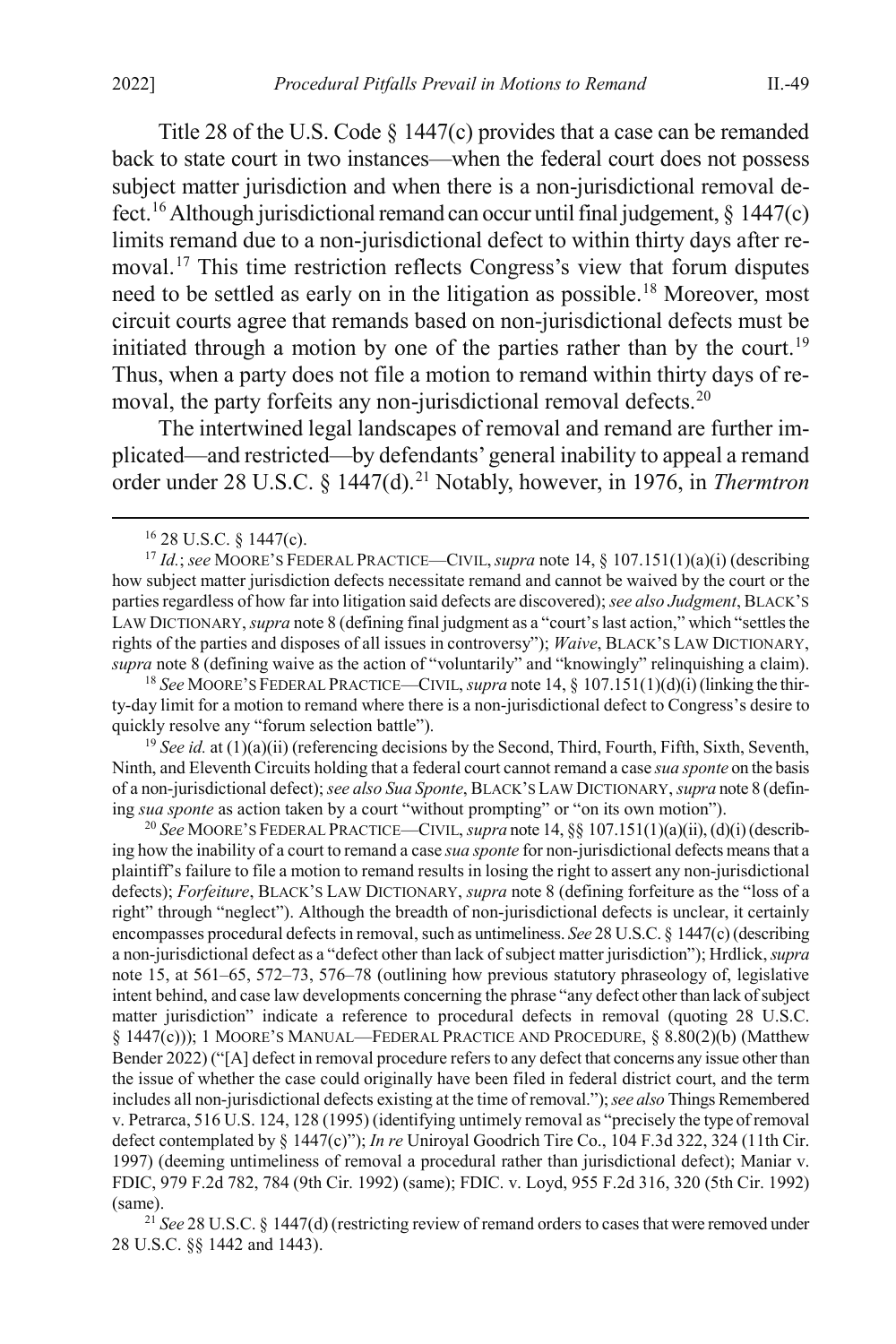*Products, Inc. v. Hermansdorfer*, the United States Supreme Court created a narrow exception to the prohibition on reviewing remands.<sup>[22](#page-5-1)</sup> Specifically, *Thermtron* found that §§ 1447(c) and 1447(d) are *in pari materia*, or interpret-ed with reference to one another.<sup>[23](#page-5-2)</sup> Accordingly, the Supreme Court, reading §§ 1447(c) and 1447(d) together, determined that although remands issued in accordance with § 1447(c)'s requirements are *not* reviewable, remands issued in violation of  $\S 1447(c)$ 's requirements *are* reviewable.<sup>[24](#page-5-3)</sup> The Supreme Court reasoned that this exception ensured that district courts only remanded cases that Congress had authorized to be remanded.[25](#page-5-4)

## <span id="page-5-0"></span>*B. The Facts of* Shipley v. Helping Hands Therapy

On September 8, 2016, Betty R. Shipley, a recent knee replacement recipient, suffered an injury during treatment with a Helping Hands Therapy physi-

<span id="page-5-3"></span><sup>24</sup> 28 U.S.C. § 1447(c); *see Thermtron*, 423 U.S. at 346 ("This means that only remand orders issued under  $\S$  1447(c) and invoking the grounds specified therein—that removal was improvident and without jurisdiction—are immune from review under  $\S$  1447(d).").

<span id="page-5-4"></span><sup>25</sup> *Thermtron*, 423 U.S. at 351 (citing United States v. Rice, 327 U.S. 742, 751 (1946)) (justifying its extension of remand reviewability as consistent with Congress's intent that district courts only remand cases as authorized in the underlying statute). Although Congress later amended the statutory remand language referenced in *Thermtron*, *Thermtron*'s holding largely remains intact and lives on in more recent Supreme Court decisions. *See* Powerex Corp. v. Reliant Energy Servs., 551 U.S. 224, 230 (2007) (characterizing the 1996 amendment to § 1447(c) as "immaterial to *Thermtron*'s gloss on § 1447(d)"); Kircher v. Putnam Funds Tr., 547 U.S. 633, 634, 640–41 (2006) (reasserting *Thermtron*'s holding after the 1996 amendment to § 1447(c)); Quackenbush v. Allstate Ins. Co., 517 U.S. 706, 711–12 (1996) (reaffirming *Thermtron*'s holding after the 1988 amendment to § 1447(c)); *Thermtron*, 423 U.S. at 345–46 (holding that remand orders are only unreviewable if they are authorized by § 1447(c)); *see also* 28 U.S.C. § 1447(c) (2020) (authorizing remand "on the basis of any defect other than lack of subject matter jurisdiction"); 28 U.S.C. § 1447(c) (1988) (amended in 1996) (authorizing remand "on the basis of any defect in removal procedure"); 28 U.S.C. § 1447(c) (1982) (amended in 1988) (authorizing remand when "it appears that the case was removed improvidently"); Hrdlick, *supra* not[e 15,](#page-3-2) at 563–65, 576 (describing how the 1996 amendment's legislative history suggests that the change from "on the basis of any defect in removal procedure" to "on the basis of any defect other than lack of subject matter jurisdiction" is a "technical clarification" or "correction" not "intended to alter dramatically existing case law on the thirty-day limit or scope of the appellate bar" (quoting 142 CONG. REC. H10459 (daily ed. Sept. 17, 1996) (statement of Rep. Pat Schroeder))).

 <sup>22</sup> 423 U.S. 336, 345–46 (1976).

<span id="page-5-2"></span><span id="page-5-1"></span><sup>23</sup> *Id.* ("These provisions, like their predecessors, 'are *in pari materia* and are to be construed accordingly rather than as distinct enactments.'" (quoting Emps. Reinsurance. Corp. v. Bryant, 299 U.S. 374, 380 (1937))); *see In Pari Materia*, BLACK'S LAW DICTIONARY, *supra* not[e 8](#page-2-0) (defining *in pari materia* as a "canon of [statutory] construction" whereby statutes "may be construed together, so that inconsistencies in one statute may be resolved by looking at another statute on the same subject").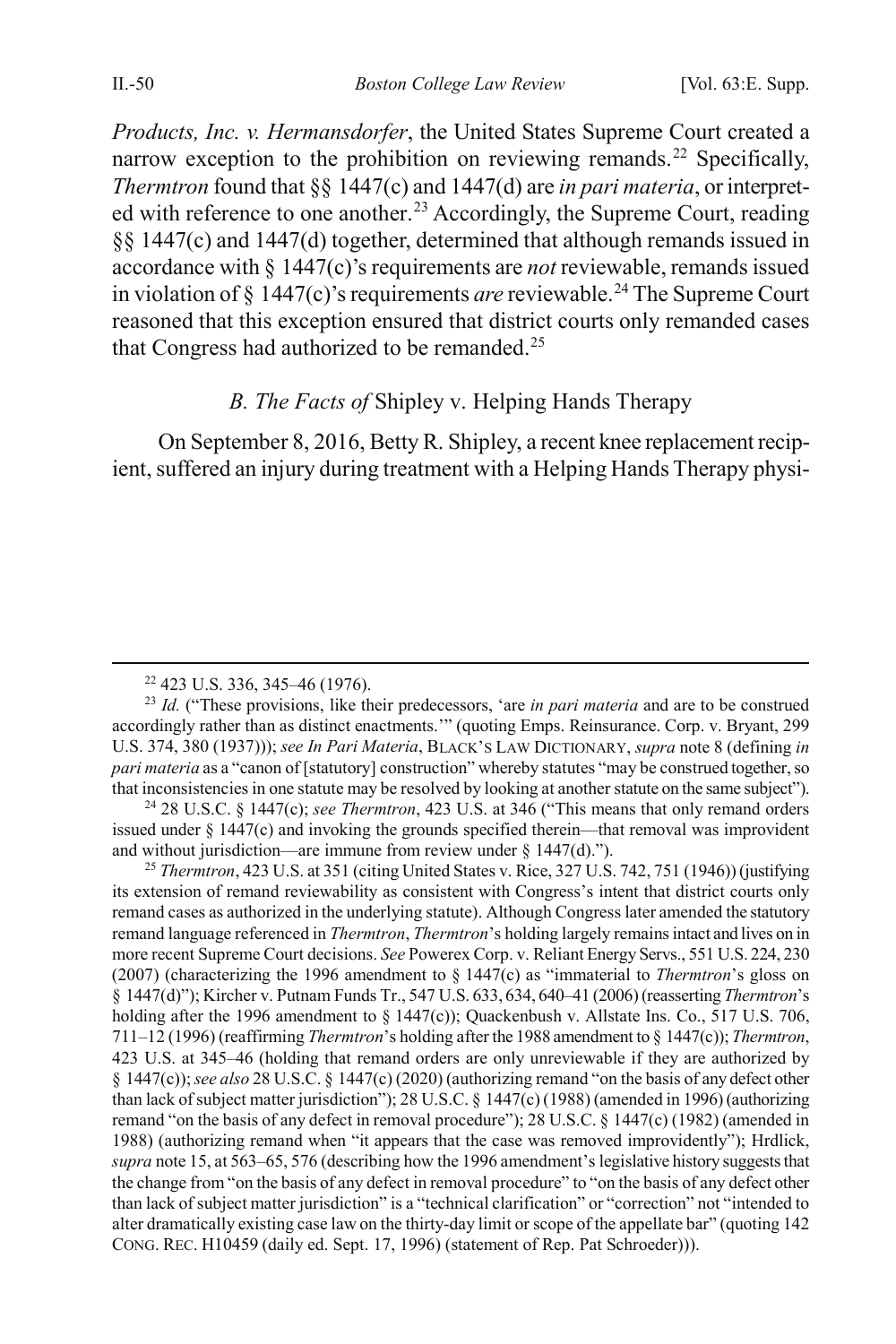2022] *Procedural Pitfalls Prevail in Motions to Remand* II.-51

<span id="page-6-0"></span>cal therapist.<sup>[26](#page-6-1)</sup> According to Shipley, the physical therapist's actions resulted in her knee replacement failing and left her in considerable, ongoing pain.<sup>27</sup>

Subsequently, on October 12, 2017, Shipley sued Helping Hands Therapy and the physical therapist for negligence under the Alabama Medical Liability Act in the Circuit Court of Hale County, Alabama.<sup>[28](#page-6-3)</sup> Defendants filed for re-moval on October 11, 2018.<sup>[29](#page-6-4)</sup> Seeking to return to state court, Shipley, on November 8, 2018, filed a timely motion to remand asserting subject matter juris-diction deficiencies.<sup>[30](#page-6-5)</sup>

After Defendants replied refuting her jurisdictional arguments, Shipley, on December 4, 2018, filed a reply which—for the first time—asserted a procedural defect in the removal process.[31](#page-6-6) Specifically, Shipley argued that Defendants' removal was untimely and, thus, in violation of 28 U.S.C. § 1446 because it occurred more than thirty days after Defendants received the initial pleading and because no new information ever triggered a removal period.<sup>[32](#page-6-7)</sup> Defendants pushed back, arguing that their removal was timely and that, in any case, Shipley waived this defect when her motion to remand did not raise it.<sup>[33](#page-6-8)</sup> Ultimately, despite a magistrate judge's recommendation that Shipley's motion to remand be denied as untimely, a district court judge for the Northern Divi-

<span id="page-6-2"></span>dent she required another surgery and filed for disability. *Id.* at \*2–3. Additionally, she claimed that her continuous pain left her largely housebound, in need of regular pain medicine, and unable to move around without a cane or wheel chair. *Id.*

<span id="page-6-3"></span><sup>28</sup> Shipley III, 996 F.3d at 1158; Shipley II, 2019 U.S. Dist. LEXIS 144707, at \*2. Specifically, Shipley alleged that the physical therapist "acted negligently and with wantonness" in treating her and requested both compensatory and punitive damages. *Shipley III*, 996 F.3d at 1158; *Shipley II*, 2019 U.S. Dist. LEXIS 144707, at \*2.

<span id="page-6-4"></span><sup>29</sup> Shipley III, 996 F.3d at 1158. Defendants asserted that the case became removable on October 1, 2018, because of complete diversity between the parties and because Shipley's claimed injuries, responses to Requests for Admission, and refusal to reschedule a motion to compel hearing demonstrated satisfaction of the amount in controversy requirement. *Shipley II*, 2019 U.S. Dist. LEXIS 144707, at \*2–5. Furthermore, Defendants argued that the court order scheduling the motion to compel hearing satisfied the "other paper" requirement. *Id.* at \*24; *see also* 28 U.S.C. § 1446(b)(3) (providing defendants with thirty days to file a notice of removal after an "amended pleading, motion, order[,] or other paper" indicates that a case is newly removable).

<span id="page-6-5"></span><sup>30</sup> *Shipley III*, 996 F.3d at 1158; *see* 28 U.S.C. § 1447(c) (requiring that motions to remand be filed within thirty days).

<sup>31</sup> *Shipley III*, 996 F.3d at 1159.

<span id="page-6-7"></span><span id="page-6-6"></span> $32$  28 U.S.C. § 1446(b)(1) (requiring defendants to initiate removal within thirty days of receiving the initial pleading or summons); *id.* § 1446(b)(3) (providing defendants with thirty days to initiate removal after new information permits removal); *Shipley II*, 2019 U.S. Dist. LEXIS 144707, at \*8. Shipley contended there was no new information because her factual allegations had remained the same since she filed her lawsuit on October 12, 2017. *Shipley II*, 2019 U.S. Dist. LEXIS 144707, at \*8.

<span id="page-6-8"></span><sup>33</sup> *Shipley II*, 2019 U.S. Dist. LEXIS 144707, at \*9.

<span id="page-6-1"></span> <sup>26</sup> *Shipley III*, 996 F.3d 1157, 1158 (11th Cir. 2021), *cert. denied*, 142 S. Ct. 861 (2022); Shipley v. Helping Hands Therapy (*Shipley II*), No. 18-0437, 2019 U.S. Dist. LEXIS 144707, at \*2 & n.1 (S.D. Ala. Aug. 26, 2019) (quoting Shipley v. Helping Hands Therapy (*Shipley I*), No. 18-437, 2019 U.S. Dist. LEXIS 103449 (S.D. Ala. June 19, 2019)), *vacated by Shipley III*, 996 F.3d 1157, *cert. denied*, 142 S. Ct. 861 (2022).<br><sup>27</sup> *Shipley II*, 2019 U.S. Dist. LEXIS 144707, at \*2. Shipley asserted that in the wake of this inci-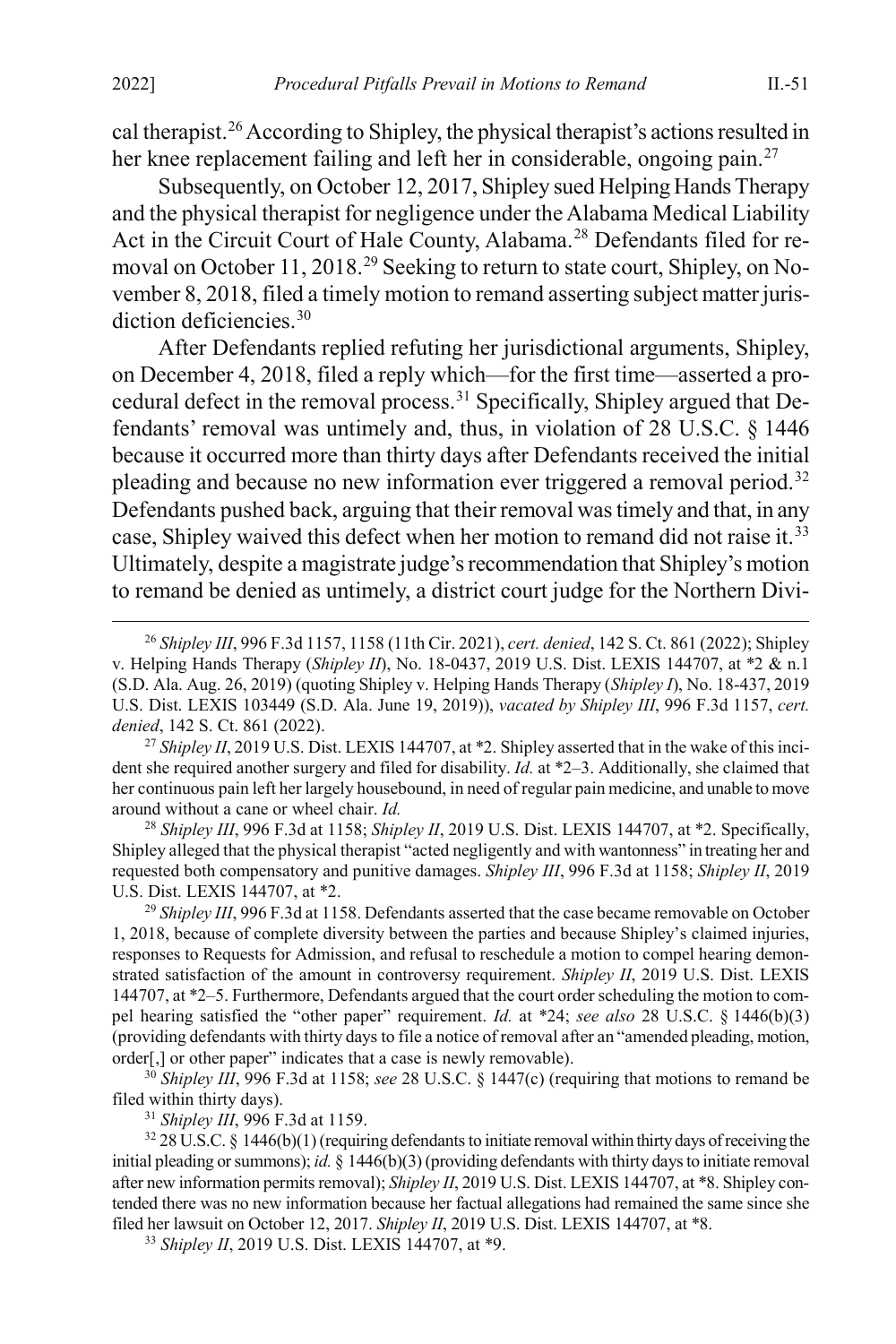sion of the U.S. District Court of Alabama deemed Shipley's motion to remand timely and granted it.<sup>[34](#page-7-0)</sup>

Defendants appealed and on May 6, 2021, the U.S. Court of Appeals for the Eleventh Circuit vacated the District Court's remand order as unauthorized under  $\frac{6}{3}$  1447(c).<sup>[35](#page-7-1)</sup> In addition to finding the remand order reviewable, the Eleventh Circuit held that § 1447(c) only authorized remands for procedural defects when there was a timely motion to remand *and* the procedural defect was timely raised within that motion.<sup>[36](#page-7-2)</sup> Thus, Shipley, by waiting to raise un-

<span id="page-7-1"></span><sup>35</sup> Shipley III, 996 F.3d at 1159–61. Regarding reviewability, Defendants argued that the Eleventh Circuit could hear this appeal because the remand order was not based on a procedural defect raised in a motion to remand that was filed within thirty days of removal as required in § 1447(c). *Id.* at 1159. Regarding the motion to remand, Defendants asserted that Shipley untimely raised the procedural removal defect and, as a result, waived such an argument. *Id.* Shipley, in response, contested both the court's jurisdiction and Defendants' assertion that she waived her timeliness argument. *Id.*

<span id="page-7-2"></span><sup>36</sup> *Id.* at 1159–61. Following the Ninth Circuit, the Eleventh Circuit held that "a remand order pursuant to § 1447(c) must be 'openly based' on (1) a lack of subject matter jurisdiction, or (2) 'a motion to remand the case filed within 30 days of the notice of removal which is based upon a defect in the removal procedure.'" *See id.* at 1159–60 (determining that a non-jurisdictional remand is only authorized if there is a timely motion to remand that raises a non-jurisdictional defect); *Pittsburg-Des Moines*, 69 F.3d at 1038 (holding that a non-jurisdictional remand requires a timely motion to remand and a timely raised non-jurisdictional defect).

<span id="page-7-0"></span> $34$  *Id.* at \*1, \*25–26. Acknowledging a circuit split on how to interpret § 1447(c), the magistrate judge decided that the statute required not just that a motion to remand be filed within thirty days, but that a procedural removal defect be raised within that time period as well. *See Shipley I*, No. 18-437, 2019 U.S. Dist. LEXIS 103449, at \*19–23 (S.D. Ala. June 19, 2019) (first citing N. Cal. Dist. Council of Laborers v. Pittsburg-Des Moines Steel Co., 69 F.3d 1034, 1038 (9th Cir. 1995); and then citing BEPCO, L.P. v. Santa Fe Mins., Inc., 675 F.3d 466, 471 (5th Cir. 2012)). Thus, because Shipley raised untimeliness fifty-four days after removal, the magistrate judge believed that Shipley waived any procedural removal defects and recommended that the motion to remand be denied. *Id.* at \*22–23. Although the magistrate judge found the Ninth Circuit's interpretation of § 1447(c) more compelling, the district court judge preferred the Fifth Circuit's approach and found Shipley's motion to remand sufficient despite its silence on the procedural defect. *See Shipley II*, 2019 U.S. Dist. LEXIS 144707, at \*11–15 (holding that a timely motion to remand satisfies statutory remand requirements when a procedural defect in removal is subsequently and untimely raised). *Compare*BEPCO, L.P. v. Santa Fe Mins., Inc., 675 F.3d 466, 471 (5th Cir. 2012) (granting a motion to remand based on a timely motion and an untimely raised procedural removal defect), *with* N. Cal. Dist. Council of Laborers v. Pittsburg-Des Moines Steel Co., 69 F.3d 1034, 1038 (9th Cir. 1995) (denying a motion to remand as untimely because the procedural defect warranting remand was untimely raised in a reply). Additionally, the district court judge determined that Defendants' removal was untimely and, thus, that Shipley's motion to remand should be granted. *Shipley II*, 2019 U.S. Dist. LEXIS 144707, at \*25–26. Specifically, the district court judge believed that § 1446(b) permitted removal beginning on August 31, 2018, when the "totality" of Shipley's initial allegations from her complaint and discovery responses indicated to Defendants that the minimum amount in controversy had been met. *Id.* Accordingly, as Defendants only had until September 30, 2018, to remove the case under § 1446(b), their October 11, 2018 removal was untimely. *Id.*; *see* 28 U.S.C. § 1446(b) (allowing a defendant to file a notice of removal for thirty days after the defendant receives "a copy of an amended pleading, motion[,] or other paper from which it may first be ascertained that the case is one which is or has become removable").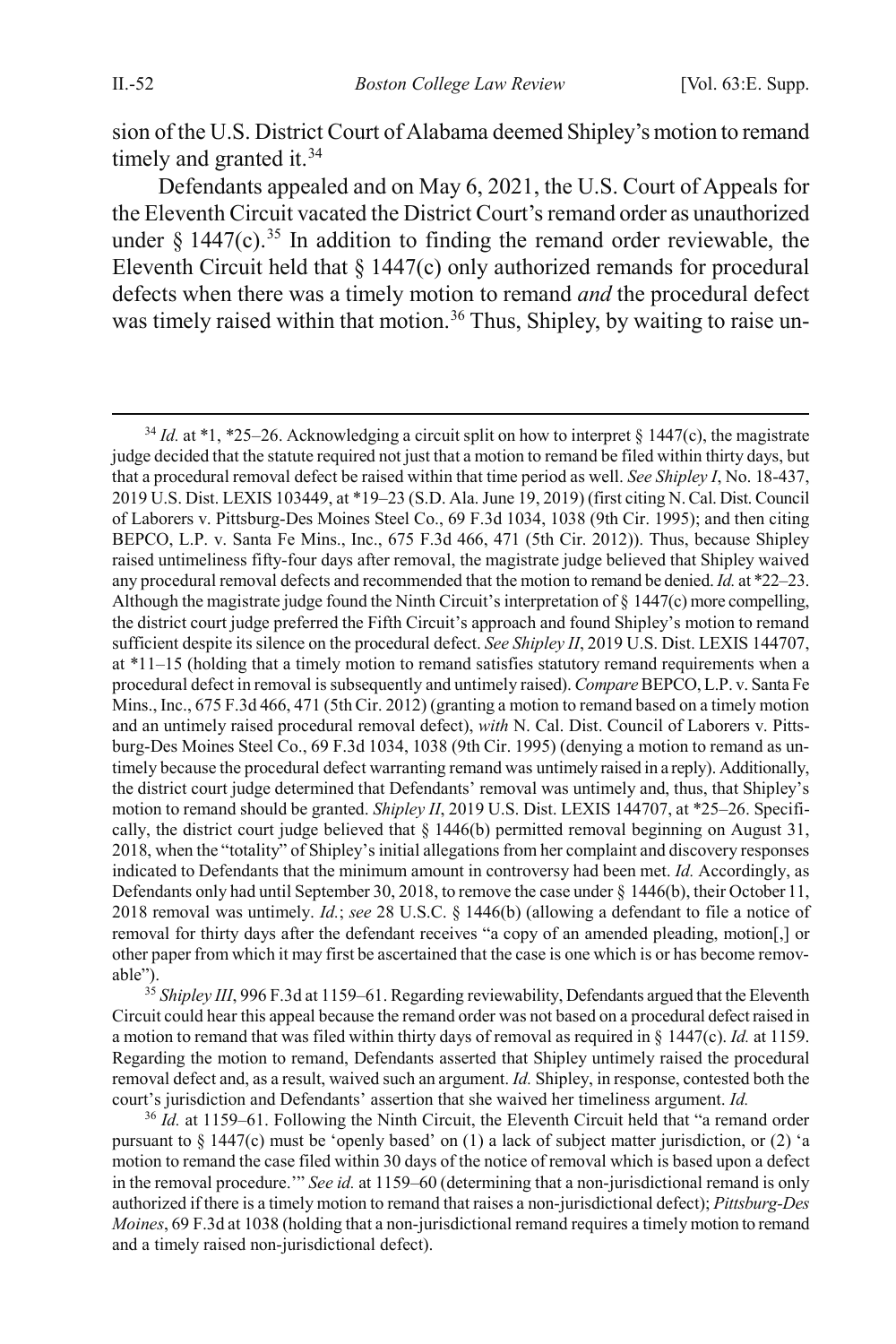<span id="page-8-0"></span>timeliness of removal until her December 4, 2018 reply, forfeited this objec $tion<sup>37</sup>$ 

### II. THE CIRCUIT SPLIT REGARDING NON-JURISDICTIONAL REMANDS

<span id="page-8-1"></span>In 1995, in *Northern California District Council of Laborers v. Pittsburg-Des Moines Steel Co.*, the U.S. Court of Appeals for the Ninth Circuit first ruled on whether a timely motion to remand that failed to address a later and untimely raised procedural removal defect sufficiently meets  $\S$  1447(c)'s requirements.[38](#page-8-4) In 2012, in *BEPCO, L.P. v. Santa Fe Minerals, Inc.*, the U.S. Court of Appeals for the Fifth Circuit next addressed this issue and created a split with the Ninth Circuit.<sup>[39](#page-8-5)</sup> After nearly a decade of silence on the issue, in 2021, in *Shipley v. Helping Hands Therapy*, the U.S. Court of Appeals for the Eleventh Circuit joined the debate and sided with the Ninth Circuit.[40](#page-8-6) Section A of this Part outlines the Ninth Circuit's holding and reasoning.[41](#page-8-7) Section B of this Part discusses the Fifth Circuit's decision, which led to the circuit split.[42](#page-8-8) Finally, Section C of this Part explains the Eleventh Circuit's holding in *Shipley* as it relates to the underlying split.<sup>[43](#page-8-9)</sup>

### *A. The Ninth Circuit Sets the Stage*

<span id="page-8-2"></span>Although jurisdiction-based remands can occur at any point prior to final judgment under § 1447(c), non-jurisdictional remand timing requirements are less clear. [44](#page-8-10) For example, in 1995, in *Northern California District Council of* 

<sup>43</sup> *See infra* note[s 62–](#page-11-1)[66](#page-12-0) and accompanying text.

<span id="page-8-3"></span> <sup>37</sup> *Shipley III*, 996 F.3d at 1159–61. The court held that neither Shipley's timely motion to remand alleging a lack of subject matter jurisdiction nor her untimely reply alleging a procedural defect qualified as "a motion to remand the case on the basis of any defect other than subject matter jurisdiction . . . made within 30 days after the filing of the notice of removal." *Id.* at 1160 (quoting 28 U.S.C.  $§$  1447(c)). The Eleventh Circuit also clarified that rather than "waiv[e]" a procedural objection, Shipley "forfeit[ed]" a procedural objection because the loss of her ability to assert it was involuntary. *Id.* at 1161 n.3; *see also Shipley II*, 2019 U.S. Dist. LEXIS 144707, at \*15 (determining that Shipley's failure to timely raise defendants' procedural removal defect did not "waive" said defect). *Compare supra* not[e 17](#page-4-6) (defining waive), *with supra* not[e 20](#page-4-7) (defining forfeiture).

<span id="page-8-4"></span><sup>38</sup> *See Pittsburg-Des Moines*, 69 F.3d at 1038 (holding that a timely motion to remand did not warrant a procedurally-based remand under  $\S 1447(c)$  because the procedural defect was untimely raised in a reply).

<span id="page-8-5"></span><sup>39</sup> *See BEPCO*, 675 F.3d at 471 (holding that an untimely raised procedural defect in the removal process was sufficient for remand under § 1447(c) because the motion to remand itself was timely).

<span id="page-8-6"></span><sup>40</sup> *See Shipley III*, 996 F.3d at 1159–61 (first citing BEPCO, L.P. v. Santa Fe Mins., Inc., 675 F.3d 466, 471 (5th Cir. 2012); and then citing N. Cal. Dist. Council of Laborers v. Pittsburg-Des Moines Steel Co., 69 F.3d 1034, 1038 (9th Cir. 1995)) (holding that a timely motion to remand could not justify remand where the procedural removal defect permitting remand was untimely raised in a reply).

<sup>41</sup> *See infra* note[s 44–](#page-8-2)[52](#page-10-0) and accompanying text.

<sup>42</sup> *See infra* note[s 53–](#page-10-1)[61](#page-11-0) and accompanying text.

<span id="page-8-10"></span><span id="page-8-9"></span><span id="page-8-8"></span><span id="page-8-7"></span><sup>44</sup> *See* 28 U.S.C. § 1447(c) (compelling remand when there is a jurisdictional defect preceding final judgment and requiring a motion to remand to be filed within thirty days of removal when there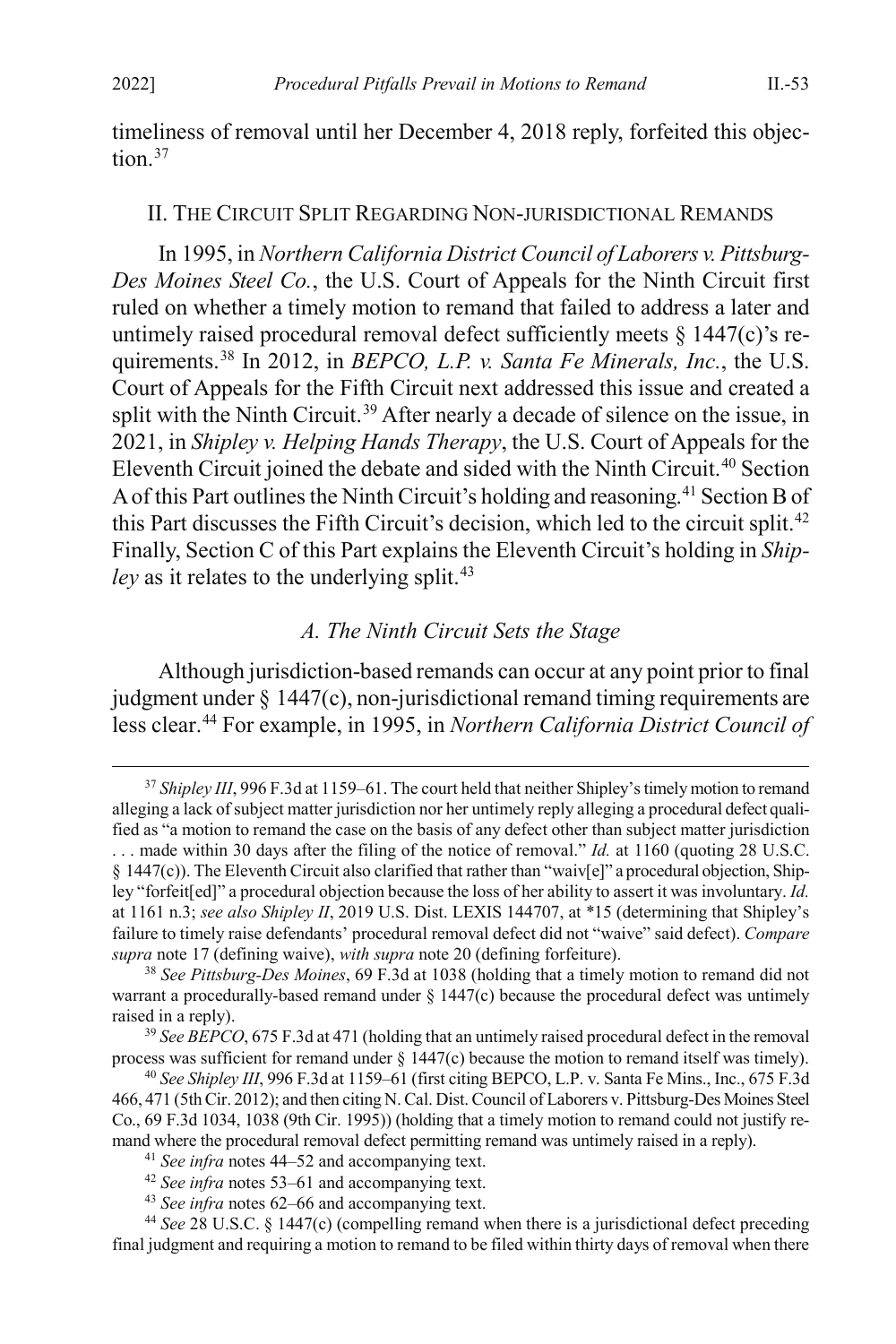*Laborers v. Pittsburg-Des Moines Steel Co.*, the Ninth Circuit considered whether  $\S 1447(c)$  permitted a remand based on a procedural defect raised in a reply more than thirty days after removal, but where the plaintiff filed a timely, unrelated motion to remand.<sup>[45](#page-9-0)</sup>

The plaintiff in this case originally filed a motion to remand within thirty days of removal arguing that a forum selection clause between the parties mandated returning the case to state court.<sup>46</sup> Subsequently, in a reply outside this thirty-day window, the plaintiff argued for a procedurally-based remand because defendants failed to join a co-defendant in their notice of removal.<sup>[47](#page-9-2)</sup> The district court ultimately issued the remand order on the basis of this proce-dural defect despite the plaintiff's timing.<sup>[48](#page-9-3)</sup>

The defendants appealed the remand order, contesting the district court's authority to remand the case based on a procedural defect in removal raised outside of  $\S$  1447(c)'s thirty-day period.<sup>[49](#page-9-4)</sup> The Ninth Circuit agreed with the defendants and vacated the remand order.<sup>50</sup> According to the court, the statute

<span id="page-9-0"></span><sup>45</sup> *Pittsburg-Des Moines*, 69 F.3d at 1037–38. Plaintiffs initiated the underlying action to obtain confirmation of an arbitration outcome. *Id.* at 1035. Notably, this case took place before Congress's 1996 amendment to § 1447(c). *See id.* at 1037 n.4 (quoting 28 U.S.C. § 1447(c) (1988)). *Compare* 28 U.S.C. § 1447(c) (2020) (permitting remand "on the basis of any defect other than lack of subject matter jurisdiction"), *with* 28 U.S.C. § 1447(c) (1988) (amended in 1996) (allowing remand "on the basis of any defect in removal procedure"). Congressional intent suggests this amendment was "technical" and "not intended to alter dramatically existing case law" and Supreme Court holdings treat these versions similarly when evaluating remand issues, so the Ninth Circuit's decision in this case remains valuable as a source of comparison. *See* 142 CONG. REC. H10459 (daily ed. Sept. 17, 1996) (statement of Rep. Pat Schroeder) (characterizing Congress's 1996 amendment to 28 U.S.C. § 1447(c) as merely "a technical clarification"); Hrdlick, *supra* not[e 15](#page-3-2), at 576 (describing the legislative history and intent of the 1996 amendment to  $\S$  1447(c)); *see also supra* not[e 25](#page-5-0) and accompanying text (detailing § 1447(c)'s evolution and the Supreme Court's consistency in applying *Thermtron* notwithstanding the 1988 and 1996 amendments to  $\S$  1447(c)).

<sup>46</sup> *Pittsburg-Des Moines*, 69 F.3d at 1037.

<sup>47</sup> *Id.* at 1036, 1037.

<sup>48</sup> *Id.*

<span id="page-9-4"></span><span id="page-9-3"></span><span id="page-9-2"></span><span id="page-9-1"></span><sup>49</sup> *Id.* Defendants interpreted  $\S$  1447(c) as requiring (1) that the motion to remand be filed within thirty days of removal and (2) that the procedural removal defect underlying the remand order be raised within thirty days of removal. *Id.* at 1037. In contrast, the plaintiff interpreted § 1447(c) as requiring only that the motion to remand be filed within the statutory time limit. *Id.*

<span id="page-9-5"></span> $50$  *Id.* at 1037–38. Although remand orders are generally unreviewable under § 1447(d), the court held that it had jurisdiction and, thus, could hear this appeal because the "question goes to the district

is a non-jurisdictional defect). Although  $\S 1447(c)$  clearly requires that a motion to remand be filed within thirty-days of removal, it is debatable whether the non-jurisdictional defect on which the remand may ultimately be based must be incorporated in this motion or whether it can be raised later on and outside of this thirty-day period. *See id.* (specifying that plaintiffs must file motions to remand within thirty days of removal, but not the time within which the grounds for remand must be raised); *Shipley III*, 996 F.3d at 1161 (holding that a procedural removal defect must be timely raised in a motion to remand); *BEPCO*, 675 F.3d at 471 (holding that a procedural removal defect can be raised more than thirty days post-removal if a timely motion to remand was filed); *Pittsburg-Des Moines*, 69 F.3d at 1038 (holding that a procedural removal defect must be timely raised even if a motion to remand was timely filed).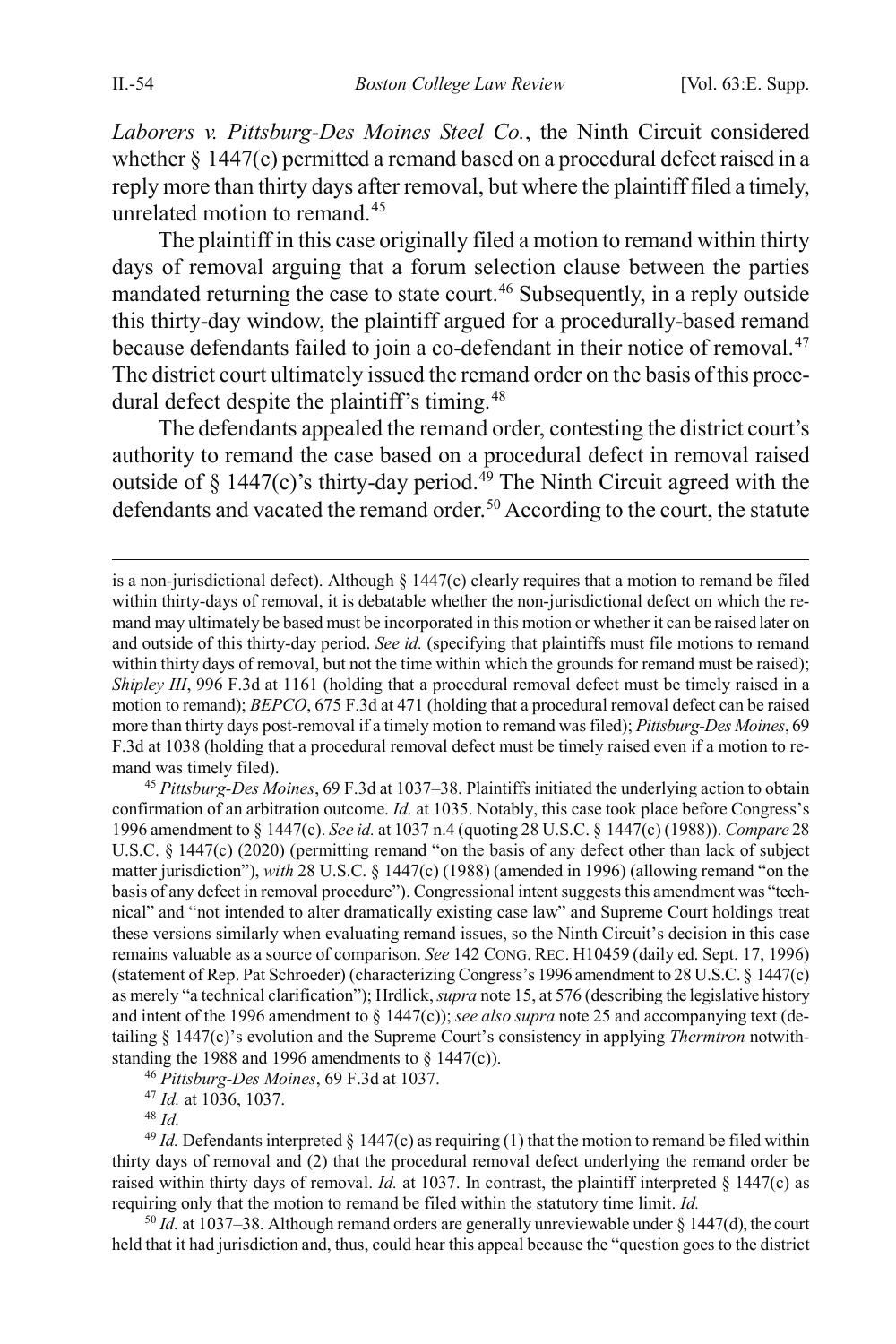required plaintiffs to raise procedural removal defects within the thirty-day post-removal period[.51](#page-10-2) The Ninth Circuit grounded its reading of the statute in Congress's underlying intent—to settle forum selection debates sooner rather than later and to avoid multiple forum changes down the road.<sup>[52](#page-10-3)</sup>

## <span id="page-10-1"></span><span id="page-10-0"></span>*B. The Fifth Circuit Creates a Split*

Almost two decades after the Ninth Circuit's holding, in 2012, the Fifth Circuit, in *BEPCO, L.P. v. Santa Fe Minerals, Inc.*, created a circuit split regarding the interpretation of § 1447(c)'s non-jurisdictional remand provision.<sup>53</sup> Three years into litigation, ICAROM, a later-joined defendant, removed the lawsuit under 28 U.S.C. § 1441(d).<sup>[54](#page-10-5)</sup> Within thirty days, plaintiff BEPCO re-sponded with a motion to remand.<sup>[55](#page-10-6)</sup> After learning additional information about ICAROM's relationship with the other defendants, however, BEPCO more than thirty days post-removal—raised a procedural removal defect by reply.[56](#page-10-7) The district court, agreeing that removal had a procedural defect, granted BEPCO's motion and remanded the case.<sup>57</sup>

 court's power to order a remand, not to the merits of the court's finding of a defect in removal procedure." *Id.* at 1038; see 28 U.S.C. § 1447(d) (prohibiting, subject to a few exceptions, review of a remand order).

<span id="page-10-3"></span><sup>52</sup> *Id.* The court concluded that interpreting the statute to permit procedural defects in removal to be raised beyond the prescribed thirty days "would elevate form over substance" and undermine legislative intent. *Id.*

<span id="page-10-4"></span><sup>53</sup> *Compare* BEPCO, L.P. v. Santa Fe Mins., Inc., 675 F.3d 466, 471 (5th Cir. 2012) (holding that § 1447(c) merely requires that the motion to remand be filed within thirty days of removal), *with Pittsburg-Des Moines*, 69 F.3d at 1038 (holding that under § 1447(c) both a motion to remand and a raised procedural defect must be timely). Unlike the Ninth Circuit's holding, the Fifth Circuit's holding grappled with § 1447(c) after it was amended by Congress in 1996 to its current form. *See BEP-CO*, 675 F.3d at 471 (quoting 28 U.S.C. § 1447(c) (2020)) (permitting remand "on the basis of any defect other than lack of subject matter jurisdiction"); *Pittsburg-Des Moines*, 69 F.3d at 1037 n.4 (quoting 28 U.S.C. § 1447(c) (1988) (amended in 1996)) (allowing remand "on the basis of any defect in removal procedure"); *see also supra* not[e 25](#page-5-0) (explaining § 1447(c)'s evolution).

<span id="page-10-5"></span><sup>54</sup> *BEPCO*, 675 F.3d at 468–69; *see* 28 U.S.C. § 1441(d) (allowing a foreign state involved in a civil suit to remove said suit to district court). BEPCO initiated this suit to receive compensation from Santa Fe Minerals, Inc. and its insurers after settling a land and water contamination action with owners of property on which both parties previously operated. *BEPCO*, 675 F.3d at 468. Among the insurers implicated by defendants was the Insurance Corporation of Ireland, which was subsequently known as ICAROM and qualified as a foreign state for purposes of removal. *Id.* at 468–69. On this basis, ICAROM filed a notice of removal on January 27, 2011. *Id.*

<span id="page-10-6"></span><sup>55</sup> *BEPCO*, 675 F.3d*.* at 468–69. Specifically, BEPCO's motion asserted that ICAROM waived its removal right and that defendants had inappropriately joined ICAROM to contrive removal proceedings. *Id.* at 469.

<span id="page-10-7"></span><sup>56</sup> *Id.* at 468–69. On March 11, 2010, BEPCO amended its claim to include, among other things, information about insurance policy JHB-CJP-441. *Id.* at 468. When ICAROM was subsequently joined, defendants indicated that ICAROM was implicated by insurance policy T11669. *Id.* In its reply to the motion to remand, though, ICAROM disclosed that it was also implicated by insurance

<span id="page-10-8"></span><span id="page-10-2"></span><sup>51</sup> *Pittsburg-Des Moines*, 69 F.3d at 1038 (holding that "the critical date" under § 1447(c) was when the plaintiff raised a procedural defect to justify remand rather than when the plaintiff filed a motion to remand).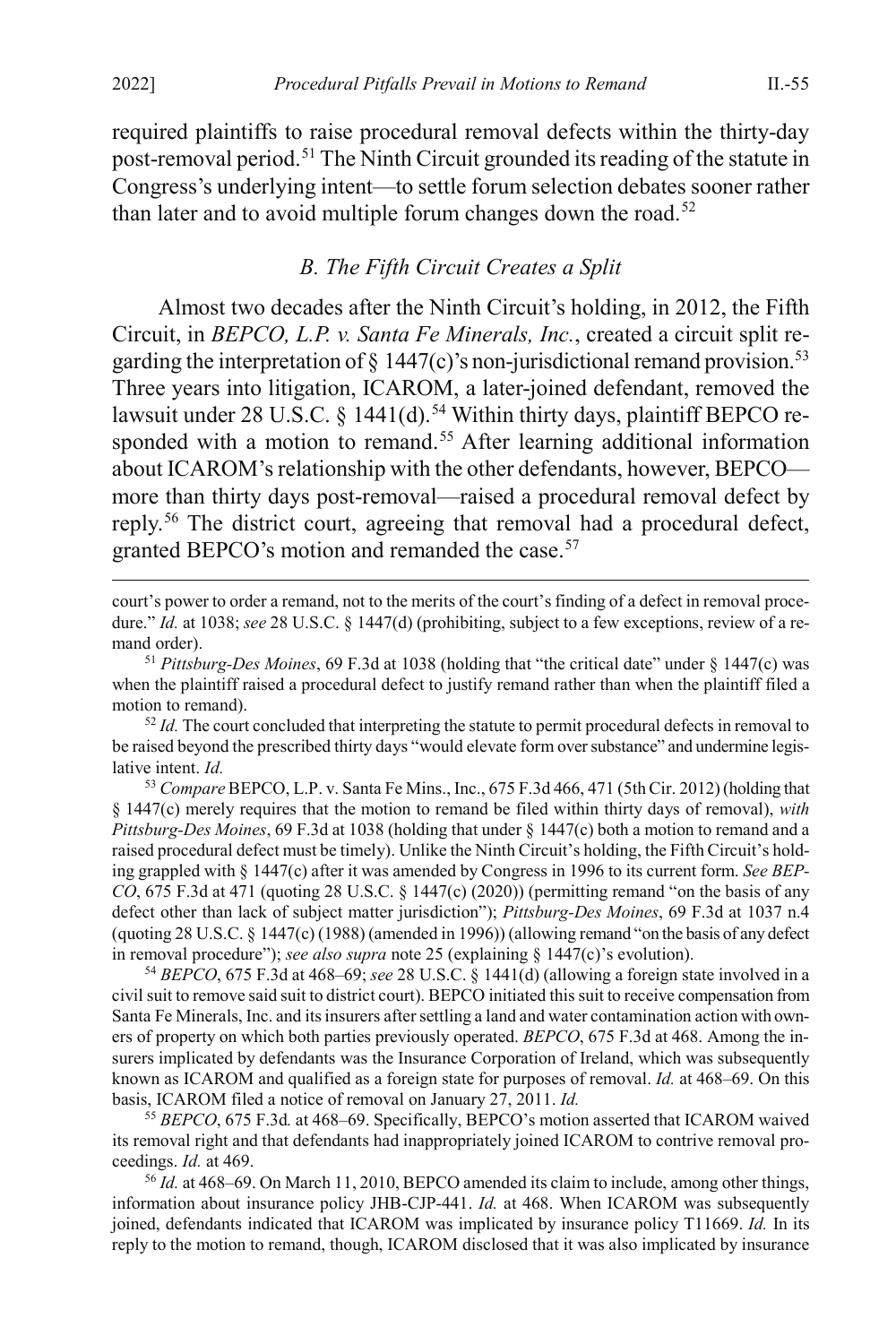ICAROM appealed the remand, but its arguments fell on deaf ears.<sup>[58](#page-11-2)</sup> The Fifth Circuit determined that the statutory thirty-day limit applied solely to the timing of a motion to remand.<sup>[59](#page-11-3)</sup> Accordingly, the Fifth Circuit held that the district court's remand aligned with § 1447(c)'s requirements because BEPCO filed its underlying motion to remand within thirty days of ICAROM's notice of removal.[60](#page-11-4) The court's interpretation stemmed from what it saw as the statute's plain meaning and clear reference to restricting motions to remand rather than the raising of issues.  $61$ 

### <span id="page-11-1"></span><span id="page-11-0"></span>*C. The Eleventh Circuit Enters the Debate and Joins the Ninth Circuit*

In 2021, in *Shipley v. Helping Hands Therapy*, the Eleventh Circuit sided with the Ninth Circuit in its interpretation of  $\S$  1447(c), holding that nonjurisdictional remands are only available when the motion to remand asserts a procedural defect within thirty days of removal.<sup>[62](#page-11-6)</sup> Thus, according to the Elev-

<span id="page-11-2"></span><sup>58</sup> *Id.* at 469, 470–71. Much like it did before the district court, ICAROM asserted that remand was improper under § 1447(c) because BEPCO failed to raise the procedural defect in remand within thirty days of removal. *Id.* at 469. Additionally, given the § 1447(d) appellate bar on remands, ICAROM argued its appeal was reviewable because the district court lacked authority under § 1447(c) to remand a case on procedural grounds that went unraised during the statutory thirty-day period. *Id.* at 470; *see* 28 U.S.C. § 1447(d) (stating that remand orders are generally unreviewable); Thermtron Products, Inc. v. Hermansdorfer, 423 U.S. 336, 345–46 (1976) (specifying that remand orders are only reviewable if they are unauthorized under  $\S 1447(c)$ ). The Fifth Circuit disagreed with both of these arguments though. *BEPCO*, 675 F.3d at 470–71.

<span id="page-11-3"></span><sup>59</sup> *BEPCO*, 675 F.3d at 471 ("On its face, Section 1447(c)'s [thirty]-day requirement governs the timeliness of the filing of a motion to remand, not the time limit for raising removal defects."). Under this interpretation, as long as a motion to remand is timely, plaintiffs face no time constraint in raising procedural removal defects. *See id.* (holding that the "central inquiry is whether the remand motion satisfies the [thirty]-day requirement").

<span id="page-11-4"></span> $60$  *Id.* Because BEPCO's motion to remand was timely, it was irrelevant under a  $\S$  1447(c) timeliness analysis that BEPCO failed to raise the untimeliness of ICAROM's removal until later. *Id.* Furthermore, the court held that because the district court's remand was based on untimely removal and, thus, authorized, the remand order was not reviewable. *Id.*

<span id="page-11-5"></span><sup>61</sup> *Id.* (first citing Schexnayder v. Entergy La., Inc., 394 F.3d 280, 284 (5th Cir. 2004); and then citing Hardt v. Reliance Standard Life Ins. Co., 560 U.S. 242, 251 (2010)). According to the Fifth Circuit, when statutory language is unambiguous like that in § 1447(c), courts must operate according to the language's ordinary meaning. *Id.* (quoting *Schexnayder*, 394 F.3d at 284 ("By its own terms, § 1447(c) is limited to *motions*, not *issues*.")). Notably, the Fifth Circuit specifically dismissed the Ninth Circuit's holding in *Northern California District Council of Laborers v. Pittsburgh-Des Moines Steel Co.*, which ICAROM raised, as "unpersuasive" because it inadequately analyzed the statutory text and relied instead on statutory purpose. *Id.* at 470 n.4.

<span id="page-11-6"></span><sup>62</sup> *See Shipley III*, 996 F.3d 1157, 1159–61 (11th Cir. 2021), *cert. denied*, 142 S. Ct. 861 (2022) (holding that a non-jurisdictional remand under § 1447(c) requires a timely motion to remand that raises a non-jurisdictional defect); N. Cal. Dist. Council of Laborers v. Pittsburg-Des Moines Steel

policy JHB-CJP-441. *Id.* at 469. On this basis, BEPCO replied and asserted that ICAROM's removal was untimely and, thus, procedurally defective as its liability under insurance policy JHB-CJP-441 rendered it a defendant beginning March 11, 2010. *Id.* at 468–69.

<sup>57</sup> *Id.* at 469, 469 n.2.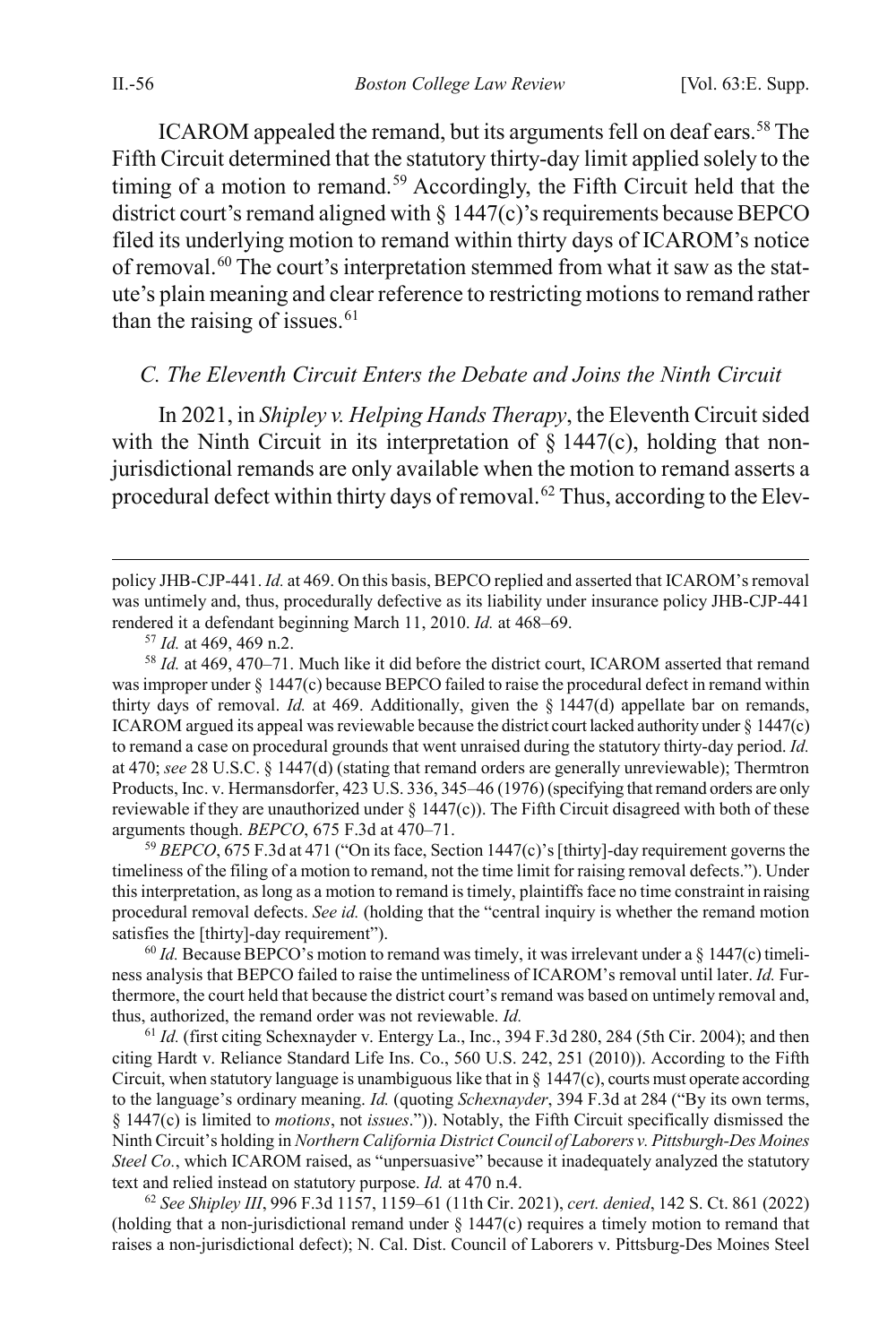enth Circuit, Shipley's motion to remand should have been denied because it relied on a procedural defect raised more than thirty days after removal.<sup>[63](#page-12-3)</sup> Although it acknowledged that the Ninth and Fifth Circuits were split on the issue, the Eleventh Circuit charted its own course in analyzing non-jurisdictional remands.[64](#page-12-4) Specifically, it looked to the plain meaning of the text to interpret § 1447(c) as the Fifth Circuit did, but came to the same conclusion that the Ninth Circuit came to by looking at congressional intent.<sup>[65](#page-12-5)</sup> As the Eleventh Circuit understood the plain text meaning of  $\S$  1447(c) to require a timely motion to remand that raised a non-jurisdictional defect, it found the remand order unauthorized and vacated it.<sup>[66](#page-12-6)</sup>

# <span id="page-12-2"></span><span id="page-12-1"></span><span id="page-12-0"></span>III. THE ELEVENTH CIRCUIT'S READING OF 28 U.S.C. § 1447(C) IS MORE COMPELLING GIVEN THE PLAIN TEXT MEANING OF THE STATUTE AND CONGRESSIONAL INTENT

The U.S. Court of Appeals for the Eleventh Circuit, unlike the U.S. Court of Appeals for the Ninth and Fifth Circuits, employed the proper approach to interpreting  $\S$  1447(c) *and* came to the correct conclusion about its meaning.<sup>67</sup>

<span id="page-12-4"></span><sup>64</sup> *See infra* not[e 65](#page-12-2) and accompanying text (describing the different approaches and holdings of the Fifth, Ninth, and Eleventh Circuits).

<span id="page-12-5"></span><sup>65</sup> *Compare Shipley III*, 996 F.3d at 1159–61 (relying on a previous Eleventh Circuit holding which analyzed the statute's "plain text" and legislative intent to determine that  $\S 1447(c)$  nonjurisdictional remands require a timely motion to remand alleging a procedural defect), *with BEPCO*, 675 F.3d at 470 n.4, 471 (using the meaning of the statute "[o]n its face" to conclude that  $\S$  1447(c) required just a timely motion to remand for non-jurisdictional remands), *and Pittsburg-Des Moines*, 69 F.3d at 1038 (assessing § 1447(c)'s legislative intent to determine that both the motion to remand and raising of a procedural defect must be timely).

<span id="page-12-6"></span><sup>66</sup> Shipley III, 996 F.3d at 1159–61. According to the Eleventh Circuit, Shipley's motion to remand, although timely, was based on a jurisdictional defect rather than a procedural one as required by § 1447(c). *Id.* at 1160. Additionally, the Eleventh Circuit noted that Shipley's reply asserting a non-jurisdictional defect was untimely under § 1447(c) because it was filed more than thirty days post-removal. *Id.* at 1160–61.

<span id="page-12-7"></span><sup>67</sup> *Compare id.* at 1159–61 (looking at the statute's "plain text" to determine that non-jurisdictional remands are authorized only when there is a timely motion to remand asserting a procedural defect), *with BEPCO*, 675 F.3d at 471 (drawing from the statute's "[o]n its face" meaning to determine that

Co., 69 F.3d 1034, 1038 (9th Cir. 1995) (holding that a procedural remand under § 1447(c) required both a timely motion to remand and a timely raised procedural defect).

<span id="page-12-3"></span><sup>&</sup>lt;sup>63</sup> See Shipley III, 996 F.3d at 1160 ("Neither Shipley's motion nor her reply brief was '[a] motion to remand the case on the basis of any defect other than lack of subject matter jurisdiction . . . made within 30 days after the filing of the notice of removal.'" (quoting 28 U.S.C. § 1447(c))). Although the Ninth Circuit's holding allows for a procedural defect to be raised in a timely reply, the Eleventh Circuit seemingly goes further by specifying that the timely motion to remand must itself raise the procedural issue. *Compare id.* (citing *In re* Bethesda Mem'l Hosp., Inc., 123 F.3d 1407, 1409 (11th Cir. 1997)) (interpreting  $\S 1447(c)$  as requiring "a motion to remand the case filed within 30 days of the notice of removal which is based upon a defect in the removal procedure"), *with Pittsburg-Des Moines*, 69 F.3d at 1038 (interpreting § 1447(c) as "requir[ing] that a defect in removal procedure be raised in the district court within 30 days after the filing of the notice of removal" without specifying how said defect must be raised).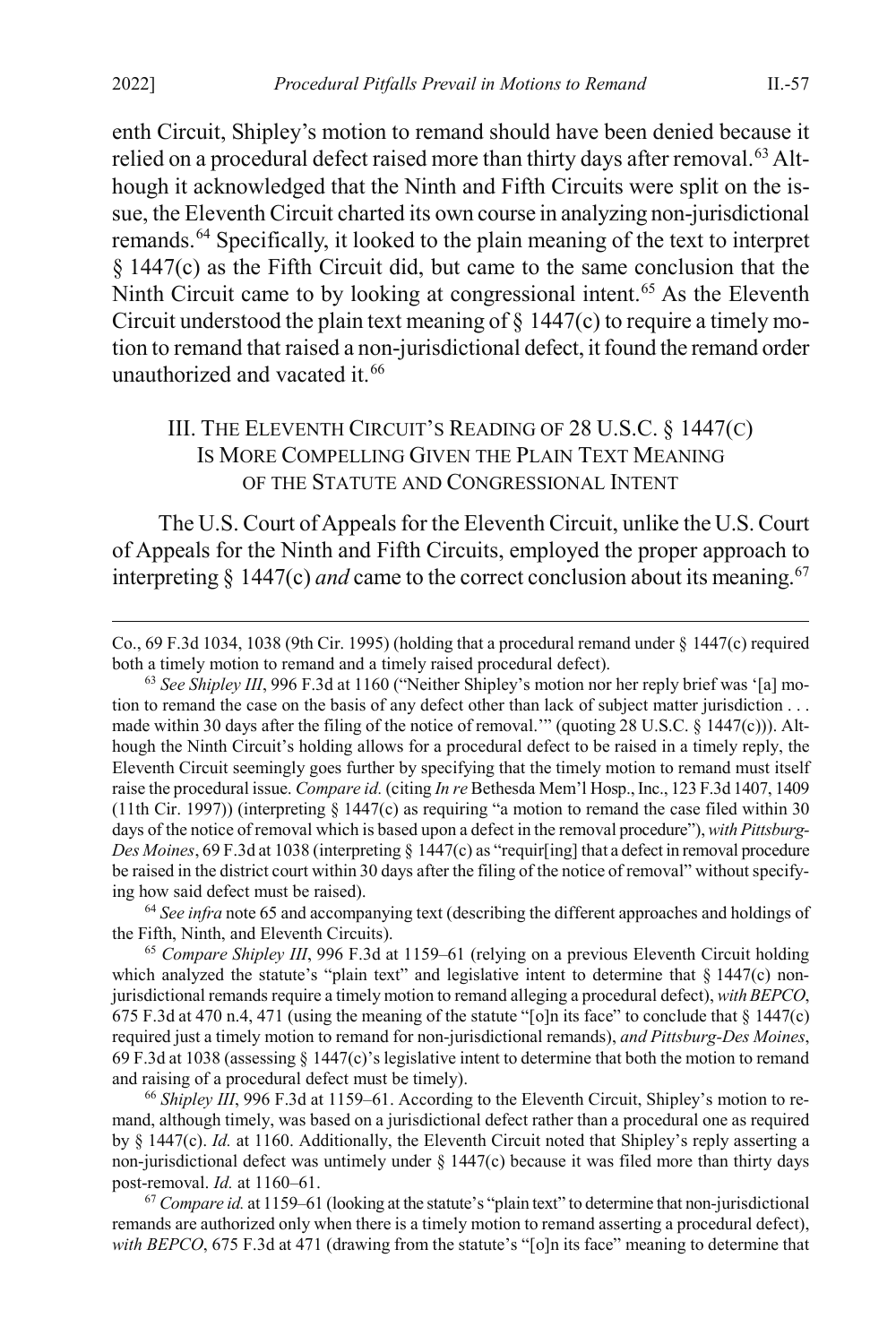<span id="page-13-0"></span>Unlike the Ninth Circuit, which immediately considered  $\S$  1447(c)'s legislative intent, the Eleventh Circuit appropriately began its analysis by examining the statutory text.<sup>[68](#page-13-1)</sup> Although the Fifth Circuit also began its analysis this way, its interpretation is less logical than the Eleventh Circuit's based on  $\S$  1447(c)'s language and construction.<sup>69</sup> Specifically, rather than looking holistically at the relevant portion of  $\S$  1447(c), the Fifth Circuit inexplicably dropped the modifying phrase "on the basis of any defect other than lack of subject matter juris-diction" from its interpretation.<sup>[70](#page-13-3)</sup> In contrast, the Eleventh Circuit derived § 1447(c)'s plain meaning from the clause as a whole, ensuring it ascertained

<span id="page-13-1"></span><sup>68</sup> Compare Shipley III, 996 F.3d at 1159 ("Because this is a question of statutory interpretation our analysis starts with § 1447(c)'s plain text."), *with Pittsburg-Des Moines*, 69 F.3d at 1038 ("Any other reading of the statute would elevate form over substance. The purpose of the [thirty]-day time limit is 'to resolve the choice of forum at the early stages of litigation,' and to 'prevent the shuffling [of] cases between state and federal courts after the first thirty days."' (quoting Maniar v. FDIC, 979 F.2d 782, 785, 786 (9th Cir. 1992) (citation omitted) (internal quotations omitted))). The Eleventh and Fifth Circuits identify and follow the Supreme Court's longstanding and oft-repeated canon of construction that statutory interpretation starts with the text and requires an assumption that the text's ordinary meaning correctly reflects Congress's intent. *See Shipley III*, 996 F.3d at 1159 (beginning its statutory analysis by looking at the plain text); *BEPCO*, 675 F.3d at 471 (starting its statutory analysis by looking at the statute's "plain" meaning); Morell E. Mullins, Sr., *Tools, Not Rules: The Heuristic Nature of Statutory Interpretation*, 30 J. LEGIS. 1, \*6 & n.17 (2003) (detailing the almost "universa[l]" nature and "long pedigree" of beginning statutory interpretation by looking at the underlying text); William D. Popkin, *The Collaborative Model of Statutory Interpretation*, 61 S. CAL. L. REV. 543, 591–92 (1988) (discussing the "primary significance" of statutory language's plain meaning in statutory interpretation); Eric M. Sherman, Note, *Chasing Perfection: Collateral Indications and Ambiguous Debtor Names on Financing Statements Under Article 9*, 61 B.C. L.REV. 2229, 2249–50 (2020) (indicating that interpreting statutes according to their "plain and ordinary meaning" is "a common canon of statutory interpretation"); *see e.g.*, Hardt v. Reliance Standard Life Ins. Co., 560 U.S. 242, 251 (2010) (indicating that statutory interpretation requires analyzing the language first and operating with the mindset that a statute's plain meaning closely reflects its legislative intent); Gross v. FBL Fin. Servs., 557 U.S. 167, 175 (2009) (same).

<span id="page-13-2"></span><sup>69</sup> *See Shipley III*, 996 F.3d at 1159–60 (interpreting § 1447(c) as requiring that a procedural removal defect be timely raised in a motion to remand); *BEPCO*, 675 F.3d at 471 (construing § 1447(c) as requiring that only the motion to remand be timely); Popkin, *supra* not[e 68,](#page-13-0) at 592–93 (describing how evaluating the plain text meaning of a statute requires evaluating not just the "isolated word," but also the "internal context" and "external context" of the statutory language); *see also* 28 U.S.C. § 1447(c) (stating "[a] motion to remand the case on the basis of any defect other than lack of subject matter jurisdiction").

<span id="page-13-3"></span><sup>70</sup> *See BEPCO*, 675 F.3d at 471 (finding that  $\S$  1447(c)'s language defines the timing of the motion to remand as the "central inquiry"); Popkin, *supra* not[e 68,](#page-13-0) at 592–93 (detailing the importance of evaluating aspects of "internal context," such as modifying phrases, to discern the plain meaning of statutory language).

the timeliness analysis for non-jurisdictional remands looks only at the timing of the motion to remand), *and Pittsburg-Des Moines*, 69 F.3d at 1038 (relying on legislative intent to hold that a procedural defect in removal must be timely raised even if there is already a timely motion to remand). *See infra* note[s 68–](#page-13-0)[77](#page-15-0) and accompanying text (using accepted rules of statutory interpretation to analyze the approaches and holdings of the Fifth, Ninth, and Eleventh Circuits).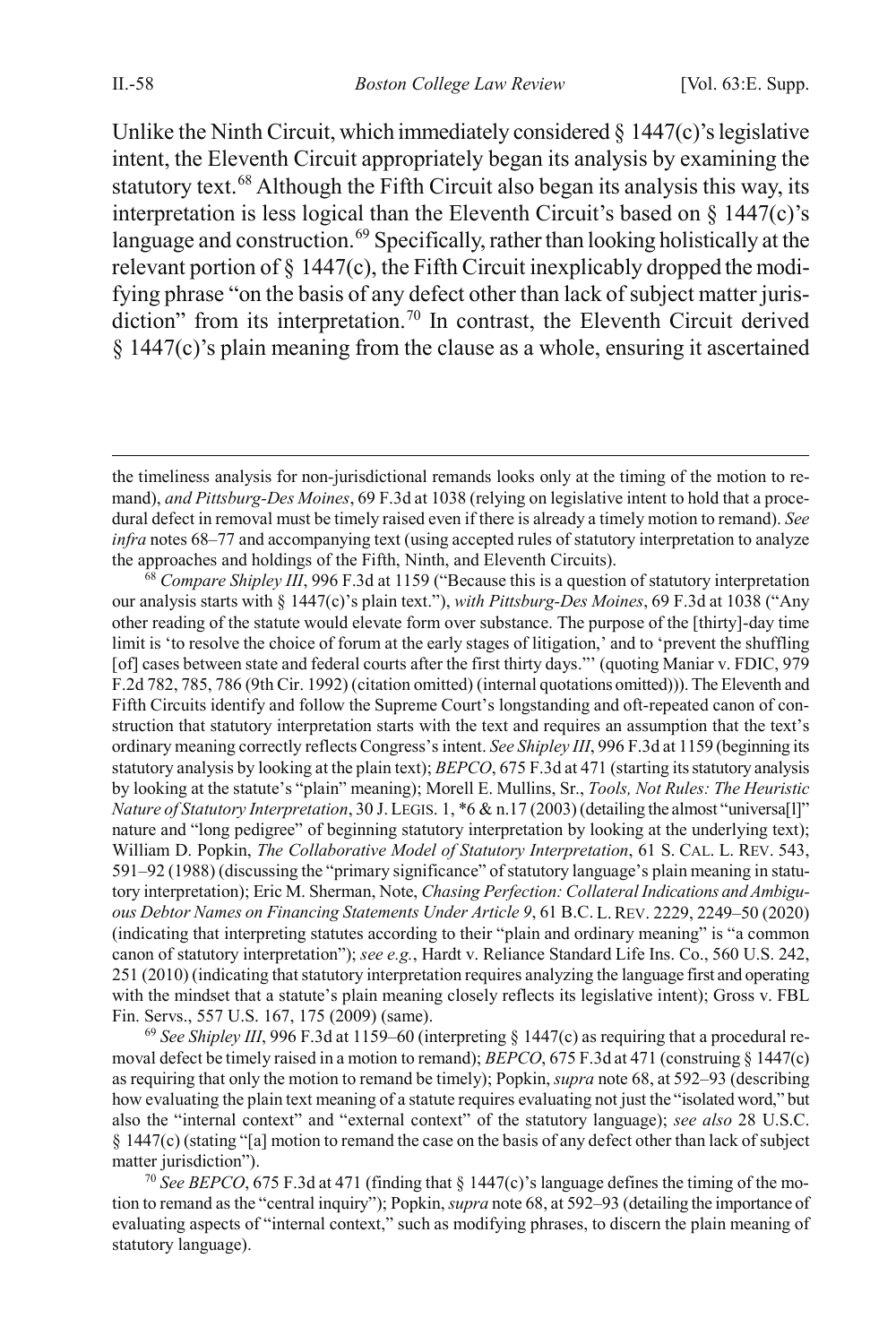the statute's intent to restrict non-jurisdictional remands to within thirty days of removal.[71](#page-14-2)

<span id="page-14-0"></span>Additionally, the consistency between the Eleventh Circuit's plain text analysis of § 1447(c) and the statute's legislative intent bolsters the strength of the Eleventh Circuit's holding.[72](#page-14-3) By deciding that procedural removal defects must be asserted within thirty days to secure remand, the Eleventh Circuit limited the possibility of forum changes that stall and complicate litigation just as Congress intended[.73](#page-14-4) As the plain meaning of statutory text is believed to correctly reflect congressional intent and the meaning of ambiguous text is often resolved through examination of congressional intent, this constancy reinforces the Eleventh Circuit's—and ultimately the Ninth Circuit's—interpretation of  $§$  1447(c).<sup>[74](#page-14-5)</sup>

<span id="page-14-1"></span>Although statutory limits on removal and the judicial presumption toward remand may appear to weigh in favor of the Fifth Circuit's more permissive, remand-friendly holding, Congress's underlying desire to limit diversity jurisdiction is not exclusive.[75](#page-14-6) Congress, after all, specifically checked non-jurisdictional

<span id="page-14-4"></span><sup>73</sup> *See Shipley III*, 996 F.3d at 1161 (vacating a remand based on a procedural defect raised by reply outside the statutory thirty day window despite a timely remand motion); *In re* Bethesda Mem'l Hosp., Inc., 123 F.3d 1407, 1410 (11th Cir. 1997) (indicating that the "congressional intent of  $\S$  1447(c) was to prevent 'the shuffling [of] cases between state and federal courts after the first thirty days' based on purely procedural defects when each court has subject matter jurisdiction" (alteration in original) (quoting FDIC v. Loyd, 955 F.2d 316, 322 (1992))); *Pittsburg-Des Moines*, 69 F.3d at 1038 (stating that the "purpose of the [thirty]-day time limit is 'to resolve the choice of forum at the early stages of litigation,' and to 'prevent the shuffling [of] cases between state and federal courts after the first thirty days"' (quoting Maniar v. FDIC, 979 F.2d 782, 785, 786 (9th Cir. 1992) (citation omitted) (internal quotations omitted))); MOORE'S FEDERAL PRACTICE—CIVIL, *supra* not[e 14,](#page-3-1) § 107.151(1)(d)(i) (describing the thirty-day limit for non-jurisdictional motions to remand as reflective of Congress's desire to quickly eliminate "forum selection battle[s]").

<span id="page-14-5"></span><sup>74</sup> *See Hardt*, 560 U.S. at 251 (describing the understanding that the plain text meaning of a statute mirrors its legislative intent); *Shipley III*, 996 F.3d at 1160–61 (holding that § 1447(c) requires both a timely motion to remand and a timely raised procedural removal defect); N. Cal. Dist. Council of Laborers v. Pittsburg-Des Moines Steel Co., 69 F.3d 1034, 1038 (9th Cir. 1995) (finding that nonjurisdictional remands are only authorized if both the motion to remand and the assertion of a nonjurisdictional removal defect are timely); Mullins, *supra* not[e 68,](#page-13-0) at \*9–10 (detailing how if the meaning of the text is unclear, many courts dig into legislative intent to uncover a statute's proper interpretation); Popkin, *supra* note [68,](#page-13-0) at 592–93 (describing how congressional purpose contextualizes a statute's plain text meaning).

<span id="page-14-6"></span><sup>75</sup> *See BEPCO*, 675 F.3d at 471 (interpreting § 1447(c) to permit remand on the basis of an untimely raised procedural defect so long as there is a timely motion to remand); Haiber, *supra* not[e 11,](#page-3-0) at 630–32 (describing congressional legislation and intent as showing an inclination against federal

<span id="page-14-2"></span> <sup>71</sup> *See Shipley III*, 996 F.3d at 1159–61 (construing § 1447(c)'s relevant clause comprehensively to require not just a timely motion to remand, but also a timely motion to remand alleging a nonjurisdictional defect); Popkin, *supra* not[e 68,](#page-13-0) at 592–93 (specifying that plain text analysis requires evaluation of the statutory language in its totality).

<span id="page-14-3"></span><sup>72</sup> S*ee Shipley III*, 996 F.3d at 1159–61 (holding that procedurally based remands are only authorized where the motion to remand is both timely and raises a procedural defect); *infra* note[s 73](#page-14-0)[–74](#page-14-1) and accompanying text (describing the link between legislative intent and plain text meaning generally and with respect to  $\S$  1447(c)).